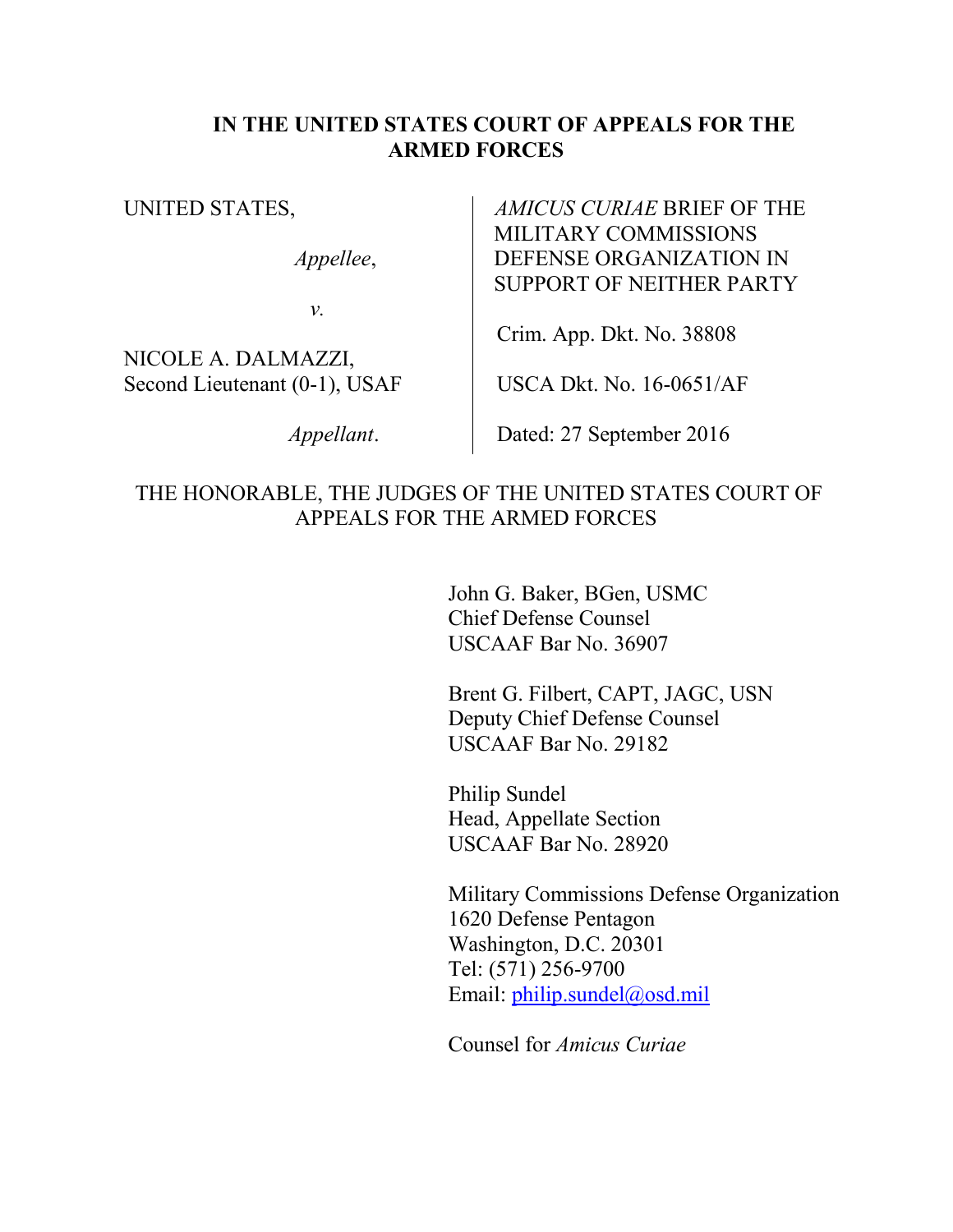### **INDEX OF BRIEF**

| TABLE OF CASES, STATUTES, AND OTHER AUTHORITIES  ii                                                                                                                                                                                     |     |
|-----------------------------------------------------------------------------------------------------------------------------------------------------------------------------------------------------------------------------------------|-----|
|                                                                                                                                                                                                                                         |     |
|                                                                                                                                                                                                                                         |     |
|                                                                                                                                                                                                                                         |     |
|                                                                                                                                                                                                                                         |     |
| A. Appointed USCMCR judges are principal officers on an Article I                                                                                                                                                                       |     |
| B. Service by a military officer as a judge appointed to the USCMCR<br>pursuant to 10 U.S.C. § 950f(b)(3) would raise serious statutory and                                                                                             |     |
| 1. The position of appointed appellate military judge on the USCMCR                                                                                                                                                                     |     |
| 2. Section 973(b) of Title 10 bars military officers from holding an                                                                                                                                                                    |     |
| 3. Service of a military officer as an appointed judge on the USCMCR                                                                                                                                                                    |     |
| C. A military officer's appointment to the USCMCR under 10 U.S.C. $\S$<br>$950f(b)(3)$ either (1) automatically strips them of their commission,<br>rendering them a civilian, or $(2)$ is <i>ab initio</i> void, leaving them at their |     |
| 1. A military officer's appointment to the USCMCR automatically                                                                                                                                                                         |     |
| 2. Alternatively, a military officer's appointment to the USCMCR is                                                                                                                                                                     |     |
|                                                                                                                                                                                                                                         | .20 |
|                                                                                                                                                                                                                                         |     |
|                                                                                                                                                                                                                                         |     |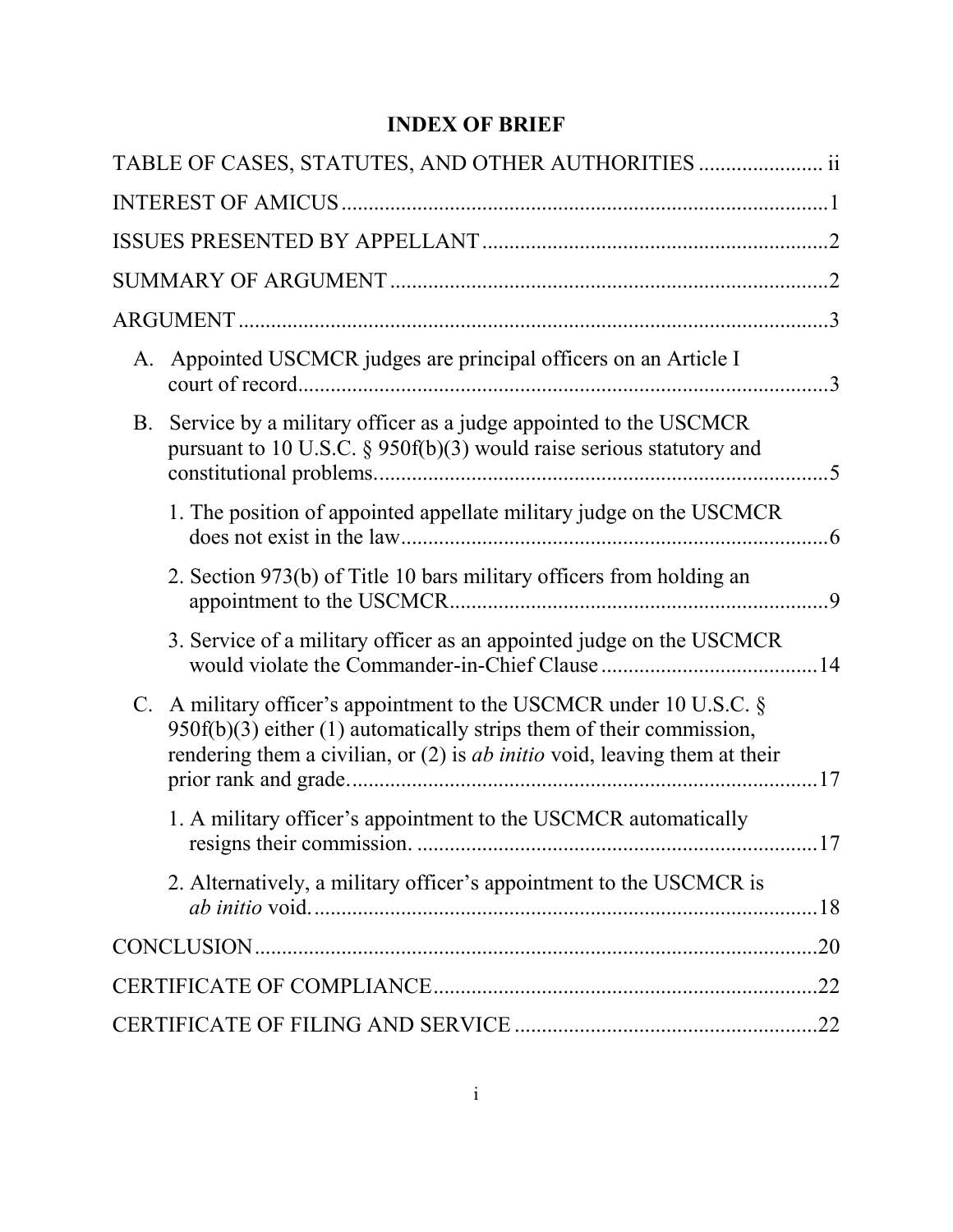# **TABLE OF CASES, STATUTES, AND OTHER AUTHORITIES**

| ases<br>◥ |
|-----------|
|-----------|

| Al-Nashiri v. United States, Case No. 16-001, Order, (U.S.C.M.C.R. August 23,  |
|--------------------------------------------------------------------------------|
|                                                                                |
|                                                                                |
| El-Shifa Pharm. Indus. Co. v. United States, 607 F.3d 836 (D.C. Cir. 2010)15   |
|                                                                                |
|                                                                                |
|                                                                                |
|                                                                                |
|                                                                                |
| Intercollegiate Broadcasting System, Inc. v. Copyright Royalty Board, 684 F.3d |
|                                                                                |
|                                                                                |
|                                                                                |
|                                                                                |
|                                                                                |
|                                                                                |
| Soundexchange, Inc. v. Librarian of Congress, 571 F.3d 1220 (D.C. Cir. 2009) 3 |
|                                                                                |
| United States v. Al-Nashiri, Case No. 14-001, Motion to Lift the Stay,         |
| United States v. Al-Nashiri, Case No. 14-001, Order, (U.S.C.M.C.R.             |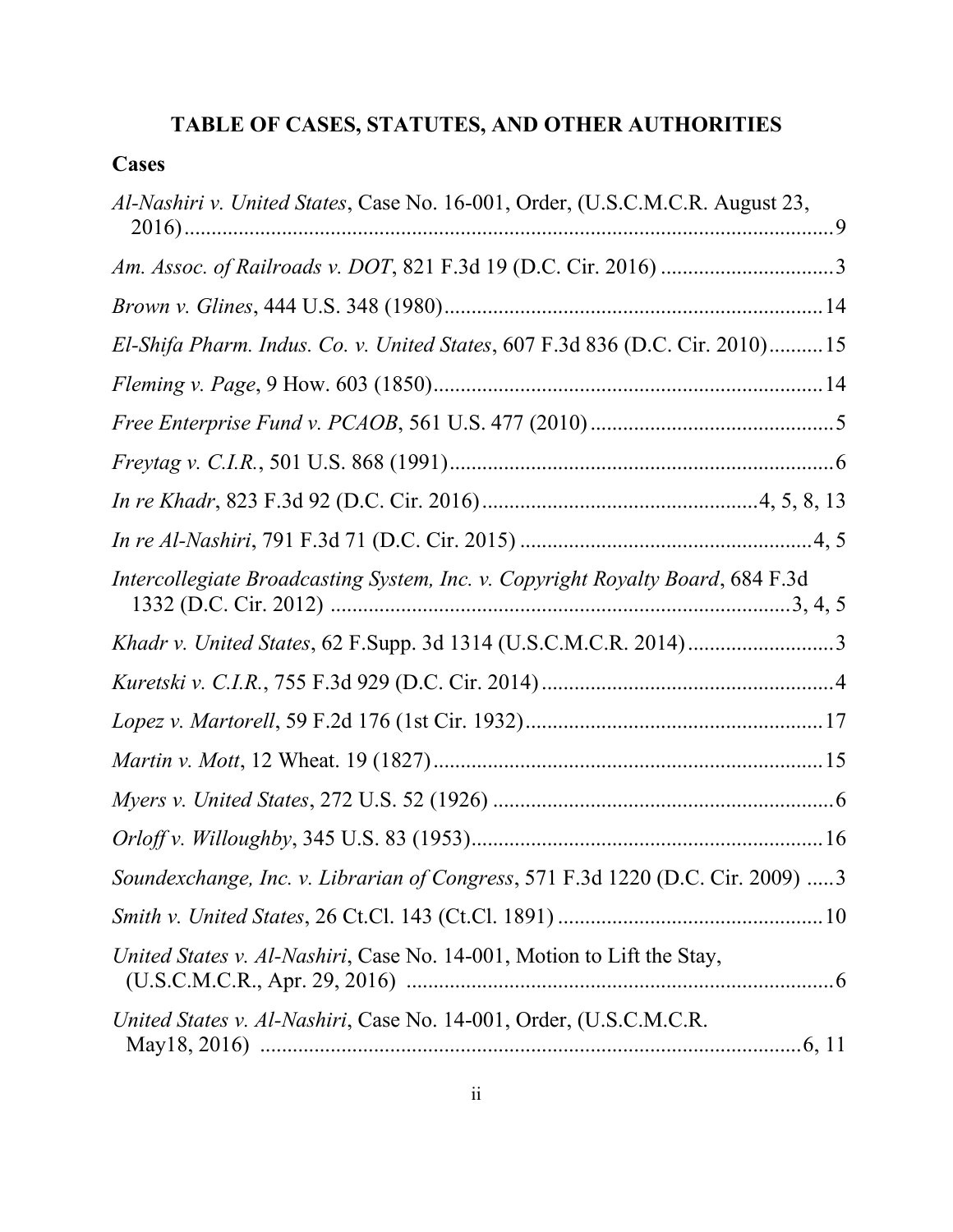| United States v. Khadr, Case No. 13-005, Opinion and Order (U.S.C.M.C.R. Nov. |  |
|-------------------------------------------------------------------------------|--|
|                                                                               |  |
|                                                                               |  |
|                                                                               |  |
|                                                                               |  |
|                                                                               |  |
|                                                                               |  |
| <b>Statutes</b>                                                               |  |
|                                                                               |  |
|                                                                               |  |
|                                                                               |  |
|                                                                               |  |
|                                                                               |  |
|                                                                               |  |
|                                                                               |  |
|                                                                               |  |
|                                                                               |  |
|                                                                               |  |
|                                                                               |  |
|                                                                               |  |
|                                                                               |  |
|                                                                               |  |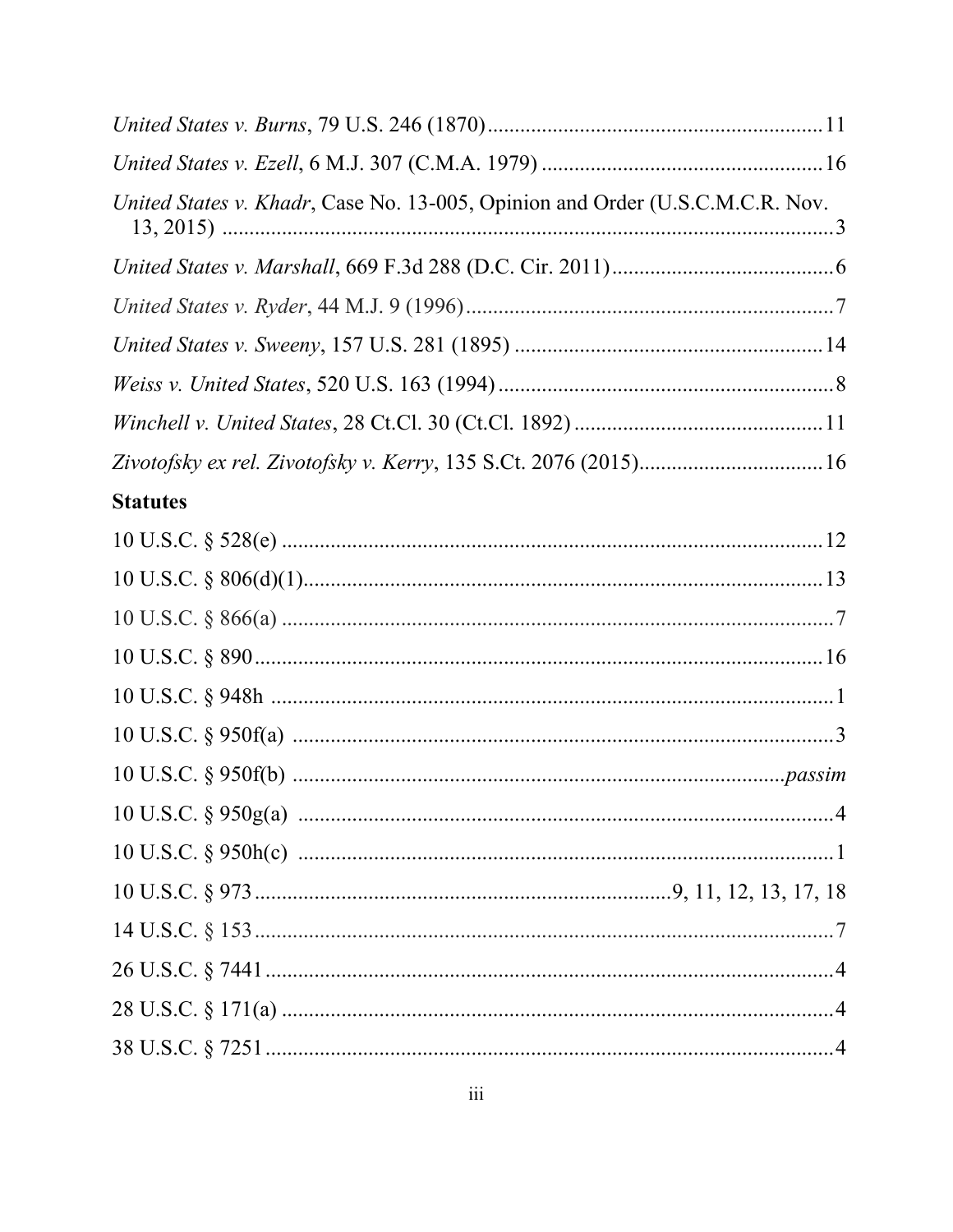## **U.S. Constitution**

| <b>Legislative Materials</b>                                                                                                                                     |
|------------------------------------------------------------------------------------------------------------------------------------------------------------------|
|                                                                                                                                                                  |
|                                                                                                                                                                  |
|                                                                                                                                                                  |
|                                                                                                                                                                  |
| Department of Defense Authorization Act of 1984, 97 Stat 614, § 1002 (1983)12                                                                                    |
|                                                                                                                                                                  |
|                                                                                                                                                                  |
| <b>Regulations &amp; Manuals</b>                                                                                                                                 |
|                                                                                                                                                                  |
| Regulation for Trial by Military Commission, Chapter 9-1 (2011 ed.)                                                                                              |
|                                                                                                                                                                  |
| United States Court of Appeals for the Armed Forces Rules of Practice and                                                                                        |
| <b>Attorney General Opinions</b>                                                                                                                                 |
| Acceptance of Office in National Guard of a State by Officer on Active List of the<br>Regular Army, 29 U.S. Op. Att'y Gen. 298 (1912); 1912 U.S. AG LEXIS 63  10 |
| Acting Secretary of War, 14 U.S. Op. Att'y Gen. 200 (1873); 1873 U.S. AG                                                                                         |
| Disbursements by Quartermasters to Militia, 2 U.S. Op. Att'y Gen. 711 (1835);                                                                                    |
| Memorandum for the General Counsel, General Services Administration, from<br>John M. Harmon, Assistant Attorney General, Office of Legal Counsel, 3 Op.          |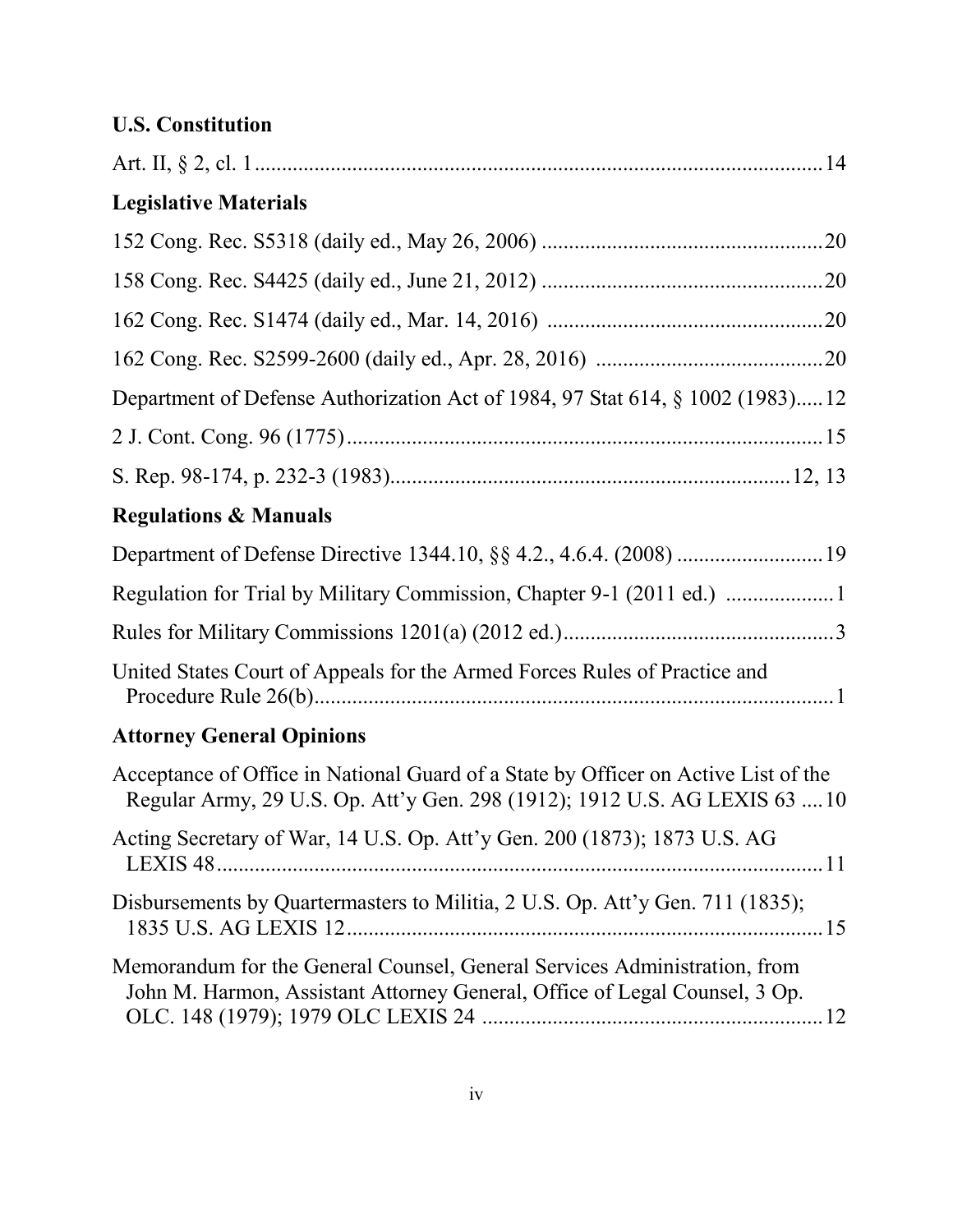| Memorial of Captain Meigs, 9 U.S. Op. Att'y Gen. 462 (1860); 1860 U.S. AG              |
|----------------------------------------------------------------------------------------|
| Relation of the President to the Executive Departments, 7 U.S. Op. Att'y Gen. 453      |
| <b>Scholarly Articles</b>                                                              |
| David Barron & Martin Lederman, The Commander-in-Chief at Its Lowest Ebb: A            |
| Dwan V. Kerig, Compatibility of Military and Other Public Employment, 1 Mil. L.        |
| John H. Stassen, The Civil Office Prohibition (10 U.S.C. $\S$ 973(b): Applicability to |
|                                                                                        |
| <b>Other Authorities</b>                                                               |
| Army Officer Accepting Temporary Civilian Employment, 25 Comp. Gen. 377                |
|                                                                                        |
| DoD SOCO, Advisory Number 02-21, <i>What Constitutes Holding a "Civil Office"</i>      |
| Public Health Service Officers – Extent of Assimilation with Army Officers, 20         |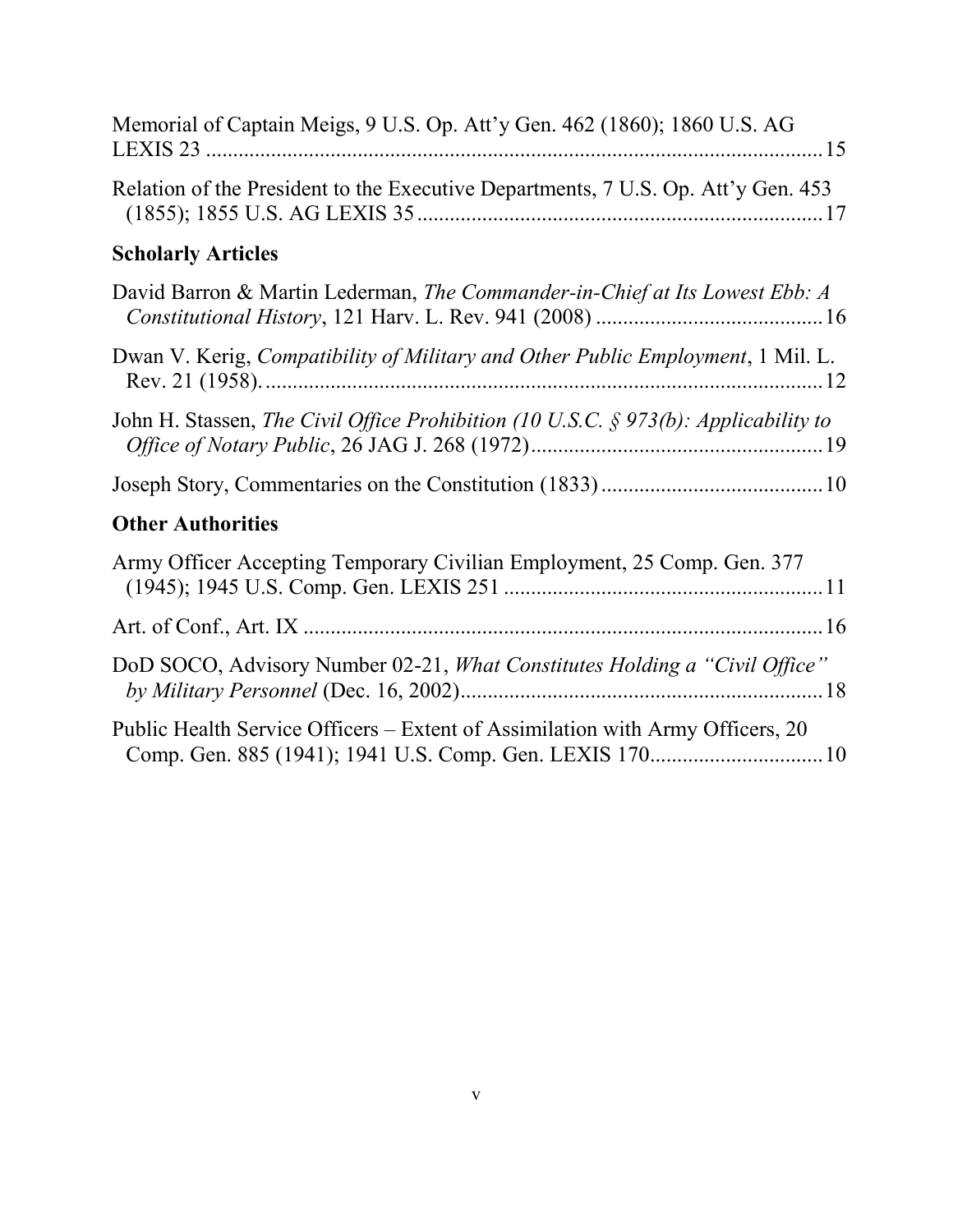#### **INTEREST OF AMICUS**

 Pursuant to Rule 26(b) of this Court's Rules of Practice and Procedure, *amicus* certifies that all parties have consented to the filing of this brief.

 The Military Commissions Defense Organization ("MCDO") is the agency within the Department of Defense established to provide and facilitate legal representation to individuals charged under the Military Commissions Defense Act of 2009, 10 U.S.C. § 948h *et seq*. ("MCA"). Regulation for Trial by Military Commissions ("RTMC"), Chapter 9-1 (Appendix ("Ap.") 4). In addition to military commission proceedings, the MCDO is charged with providing the accused with representation "before the United States Court of Military Commission Review, the United States Court of Appeals for the District of Columbia Circuit, and the Supreme Court." 10 U.S.C. § 950h(c), and, to that end, includes a separate Appellate Section within its organization. RTMC 9-1(a)(17) (Ap. 8).

The MCDO's mission is ensuring that military commissions accused receive a fair hearing at every stage of the process, and thus has a strong interest in the constitutional validity and regularity of the United States Court of Military Commission Review ("USCMCR"). This case presents questions that go directly to the legality of that court as currently constituted. The MCDO's brief brings to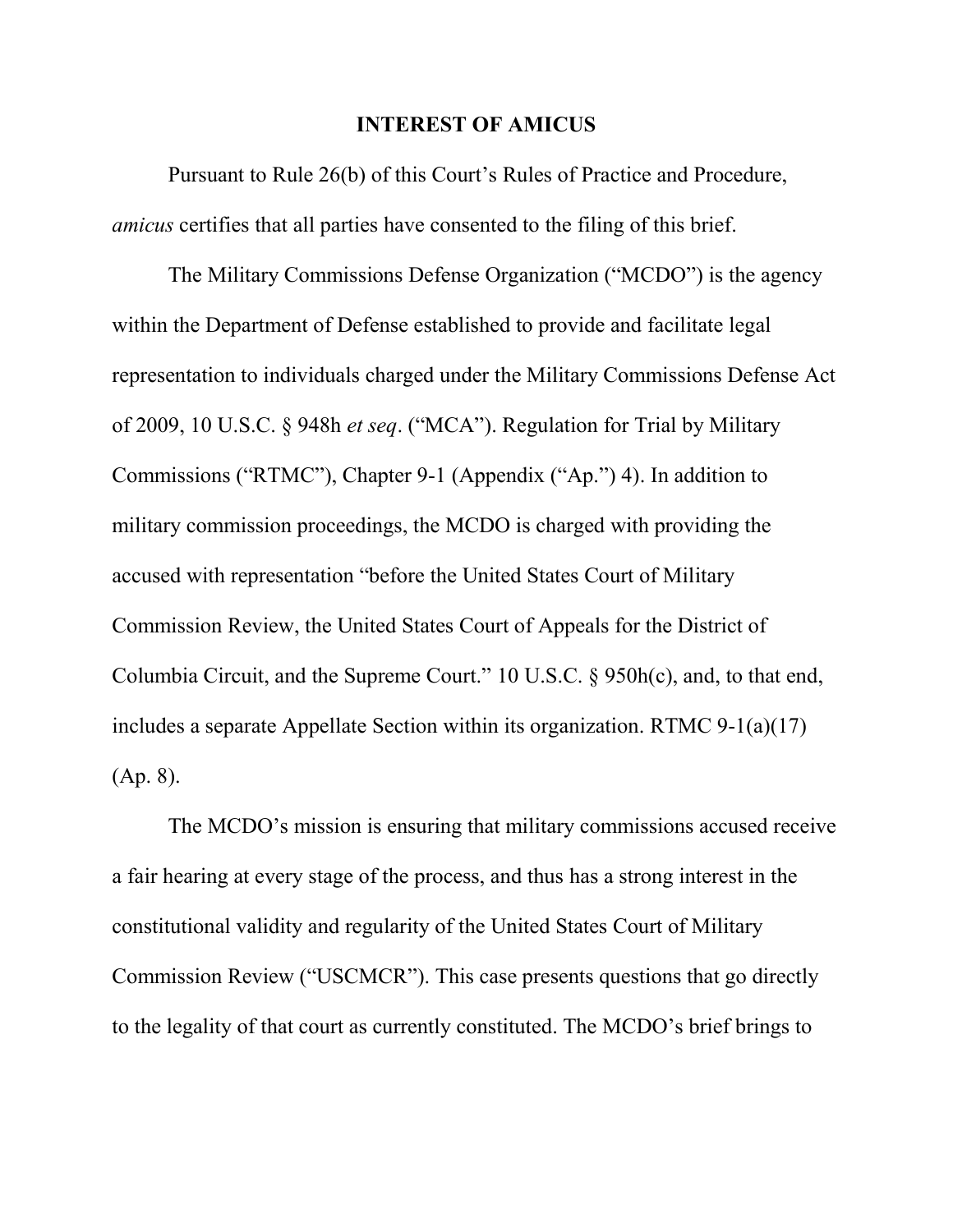the attention of this Court relevant matters that have arisen in other forums,

including in the U.S. Court of Appeals for the District of Columbia Circuit and the USCMCR, that its Appellate Section counsel have addressed on multiple previous occasions. Further, because MCDO defense counsel are likely to continue to raise similar challenges, regardless of its outcome, this Court's decision will have a direct effect on all military commissions going forward. The MCDO requests the opportunity to be heard.

#### **ISSUES PRESENTED BY APPELLANT**

- I. WHETHER UNITED STATES COURT OF MILITARY COMMISSION REVIEW JUDGE, MARTIN T. MITCHELL, IS STATUTORILY AUTHORIZED TO SIT AS ONE OF THE AIR FORCE COURT OF CRIMINAL APPEALS JUDGES ON THE PANEL THAT DECIDED APPELLANT'S CASE.
- II. WHETHER JUDGE MARTIN T. MITCHELL'S SERVICE ON BOTH THE AIR FORCE COURT OF CRIMINAL APPEALS AND THE UNITED STATES COURT OF MILITARY COMMISSION REVIEW VIOLATES THE APPOINTMENTS CLAUSE GIVEN HIS STATUS AS A SUPERIOR OFFICER ON THE UNITED STATES COURT OF MILITARY COMMISSION REVIEW.

#### **SUMMARY OF ARGUMENT**

The answer to both Issues Presented turns on whether the 2016 appointment

of Judge Mitchell to the United States Court of Military Commission Review

pursuant to 10 U.S.C. § 950f(b)(3) was valid. If the 2016 appointment was valid,

Judge Mitchell was rendered ineligible to serve on the Air Force Court of Criminal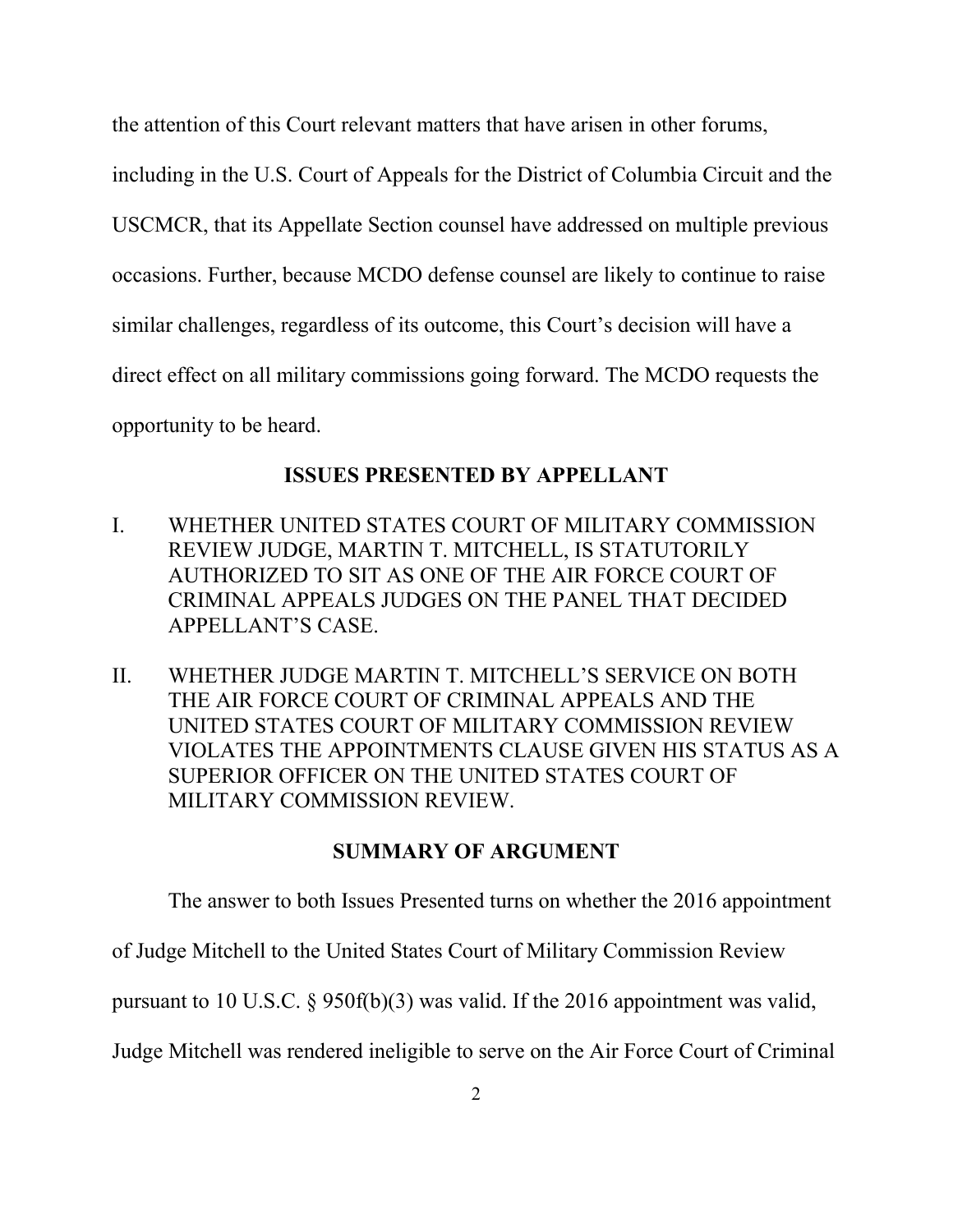Appeals as of the date of that appointment. If the appointment was invalid then Judge Mitchell remained eligible to serve on the Air Force court.

#### **ARGUMENT**

#### **A. Appointed USCMCR judges are principal officers on an Article I court of record.**

The Military Commissions Act of 2009 ("2009 Act") established a new court of record for military commissions, the United States Court of Military Commission Review. 10 U.S.C. § 950f(a); *see also* R.M.C. 1201(a) (2012) (Ap. 13).The judges appointed to the USCMCR pursuant to 10 U.S.C. § 950f(b)(3) are principal officers bearing all of the hallmarks of principal officer status under the Appointments Clause. *Intercollegiate Broadcasting System, Inc. v. Copyright Royalty Board*, 684 F.3d 1332, 1338-40 (D.C. Cir. 2012); *Am. Assoc. of Railroads v. DOT*, 821 F.3d 19, 38 (D.C. Cir. 2016); *Soundexchange, Inc. v. Librarian of Congress*, 571 F.3d 1220, 1226-27 (D.C. Cir. 2009) (Kavanaugh, J., concurring).<sup>1</sup>

<sup>&</sup>lt;sup>1</sup> Not surprisingly, the USCMCR itself has held that judges appointed pursuant to 10 U.S.C. § 950f(b)(3) are principal officers under the Appointments Clause. Opinion and Order, *United States v. Khadr*, Case No. 13-005, at \*5 (U.S.C.M.C.R. Nov. 13, 2015) (Ap. 16); *see also Khadr v. United States*, 62 F.Supp.3d 1314, 1319-20 (U.S.C.M.C.R. 2014).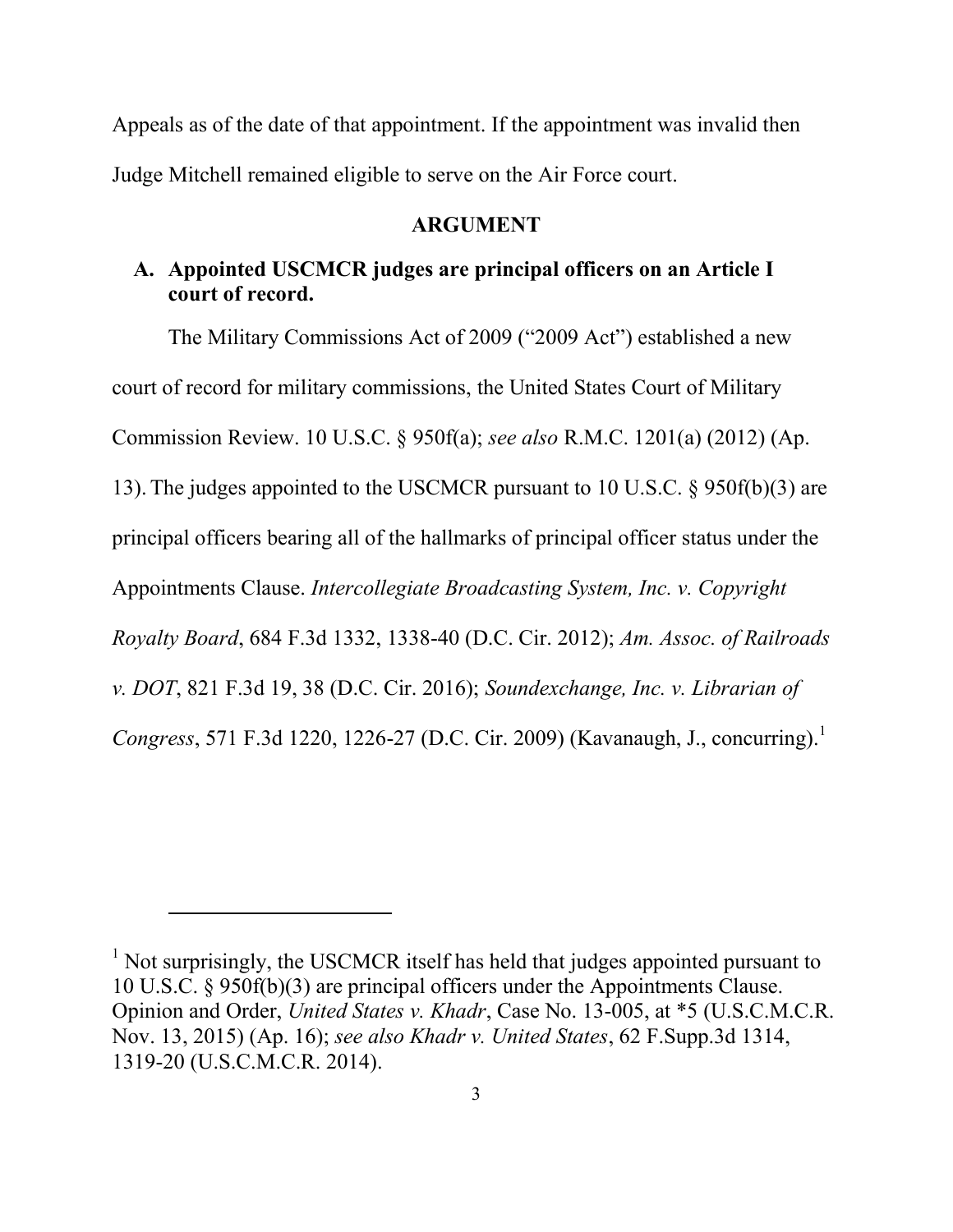*First*, the 2009 Act established the USCMCR as an Article I "court of record," the fifth<sup>2</sup> in the federal system. *In re Khadr*, 823 F.3d 92, 96 (D.C. Cir. 2016); *In re Al-Nashiri*, 791 F.3d 71, 74 (D.C. Cir. 2015). As an Article I court of record, the USCMCR "sit[s] in 'independent' judgment of other executive actors" with respect to the conduct of military commissions. *Kuretski v. C.I.R.*, 755 F.3d 929, 944 (D.C. Cir. 2014). Such independence from the direction and supervision of Executive Branch officers is the first hallmark of principal officer status. *Intercollegiate*, 684 F.3d at 1337-38.

*Second*, and relatedly, the USCMCR issues decisions that "are appealable" only to a court of the Third Branch," without the review or approval of any other "Executive Branch entity." *In re Al-Nashiri*, 791 F.3d 71, 83 (D.C. Cir. 2015) (citing 10 U.S.C.  $\S$  950g(a)). Non-reviewability is a second hallmark of principal officer status. *Intercollegiate*, 684 F.3d at 1340.

*Third* and most crucially, in order to ensure the independence necessary of a judge on an Article I court of record, Congress provided appointed USCMCR Judges tenure protection. Individuals appointed under §950f(b)(3) "may be

<sup>&</sup>lt;sup>2</sup> There are currently four other Article I courts of record: (1) this Court; (2) the United States Tax Court (26 U.S.C. § 7441) (Ap. 3); (3) the United States Court of Federal Claims (28 U.S.C. § 171(a)) (Ap. 3); and (4) the United States Court of Appeals for Veterans Claims (38 U.S.C. § 7251) (Ap. 3).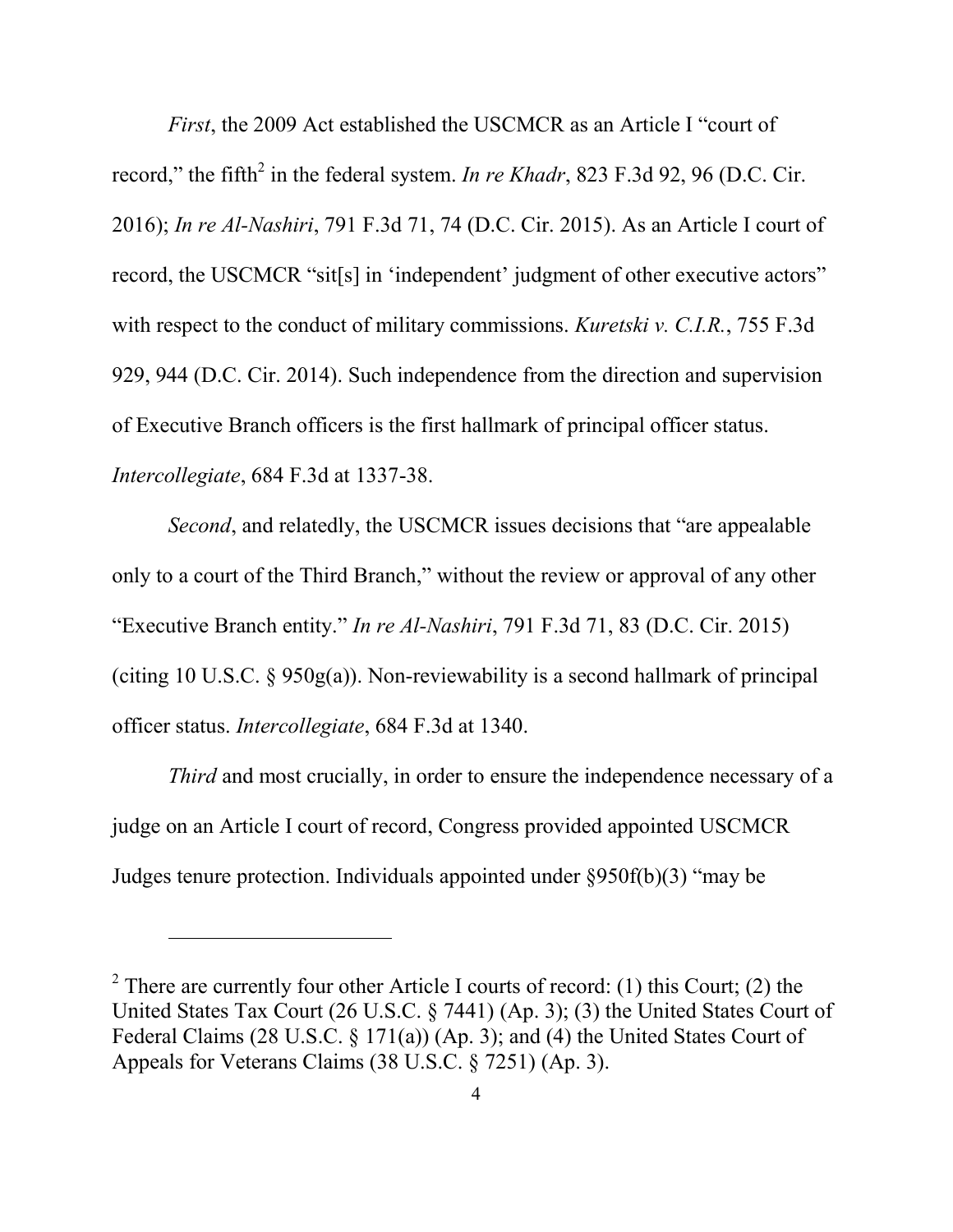removed by the President only for cause and not at will." *Khadr*, 823 F.3d at 98. As such, they "cannot … be removed by the President except [for] … inefficiency, neglect of duty, or malfeasance in office," which is tantamount to "good-cause tenure." *Free Enterprise Fund v. PCAOB*, 561 U.S. 477, 487, 493 (2010). Nonremovability is the third and most significant hallmark of principal officer status. *Intercollegiate*, 684 F.3d at 1339-40.

### **B. Service by a military officer as a judge appointed to the USCMCR pursuant to 10 U.S.C. § 950f(b)(3) would raise serious statutory and constitutional problems.**

 In 2014, the accused in the *Al-Nashiri* case moved to disqualify military officers assigned to serve as judges on the USCMCR pursuant to 10 U.S.C. § 950f(b)(2). *Al-Nashiri*, 791 F.3d at 75. The basis of the challenge was that the officers' *assignment* to the USCMCR violated the constitutional requirement that principal officers be *appointed* pursuant to the Appointments Clause. *Id.* The D.C. Circuit found that the challenge was substantial, but denied relief. The court held that resolution of the issues could wait until direct appellate review and that Al-Nashiri had failed to "demonstrate a 'clear and indisputable' right to the writ." *Al-Nashiri*, 791 F.3d at 82.

 Following the D.C. Circuit's decision, the prosecution delayed the restart of the *Al-Nashiri* case in the USCMCR while it sought to remedy the constitutional concerns the D.C. Circuit had identified. The instant case arose shortly after the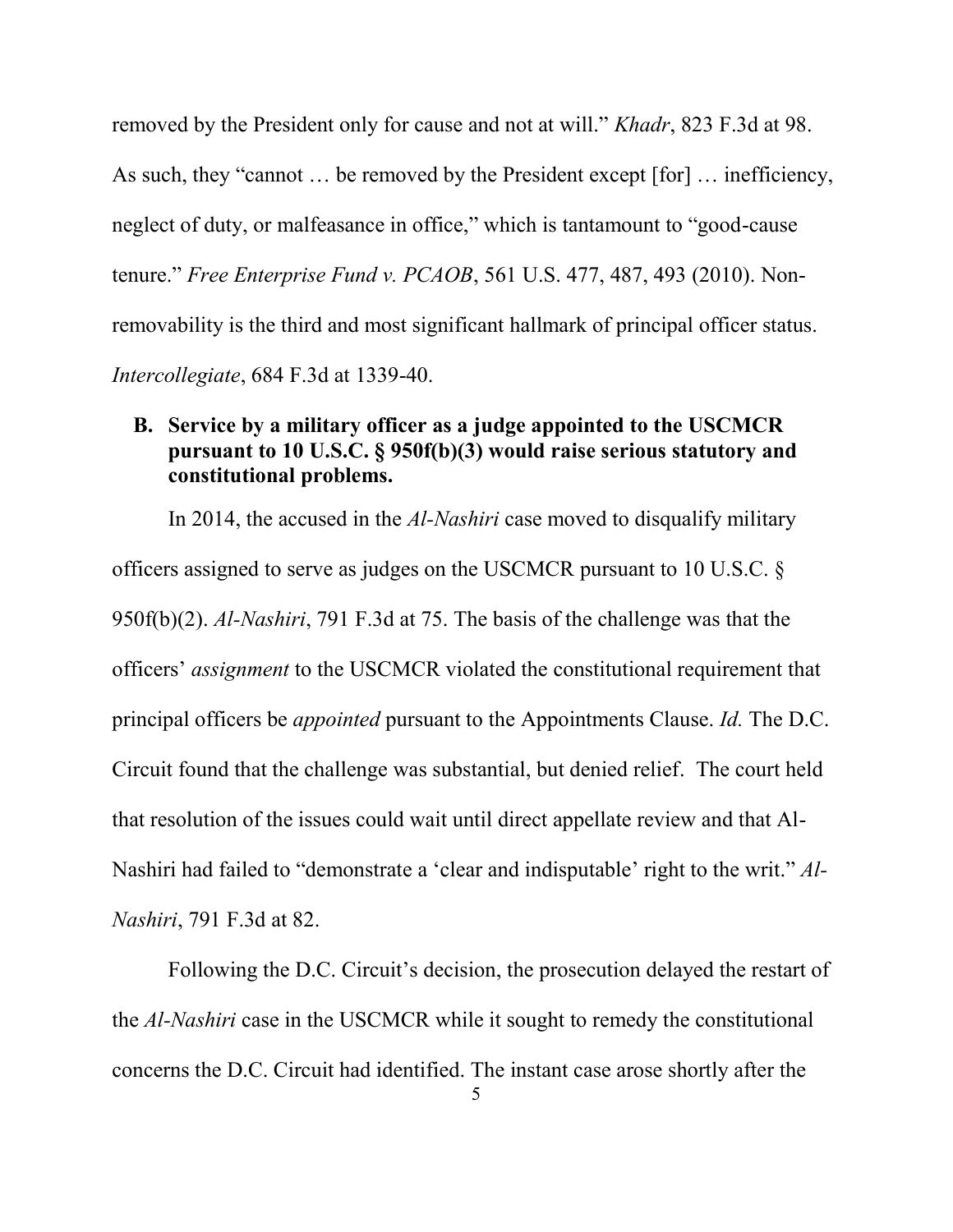prosecution moved to have *Al-Nashiri* restarted on the ground that Congress had confirmed five military officers "to be appellate military judges on the USCMCR under 10 U.S.C. § 950f(b)(3)." *United States v. Al-Nashiri*, Case No. 14-001, Motion to Lift the Stay, at 1 (U.S.C.M.C.R., Apr. 29, 2016) (Ap. 24). Colonel Martin T. Mitchell was one of the five.

Counsel for Al-Nashiri raised issues similar to those now before this Court with the USCMCR. Those objections were dispensed with in a summary order. *United States v. Al-Nashiri*, Case No. 14-001, Order, at \*3 (U.S.C.M.C.R. May18, 2016) ("*Al-Nashiri* Order") (Ap. 32). Because this was "an unpublished summary order," however, it "has no precedential effect." *United States v. Marshall*, 669 F.3d 288, 294 (D.C. Cir. 2011).

#### **1. The position of appointed appellate military judge on the USCMCR does not exist in the law.**

The Supreme Court has consistently held that the establishment of all governmental offices, along with the mode of their officers' appointment and the qualifications of those who may serve, is constitutionally entrusted to Congress and must be specified expressly by statute. *Myers v. United States*, 272 U.S. 52, 129 (1926). Here, no such office as appointed appellate military judge on the USCMCR has been "established by Law." *Freytag v. C.I.R.*, 501 U.S. 868, 881 (1991).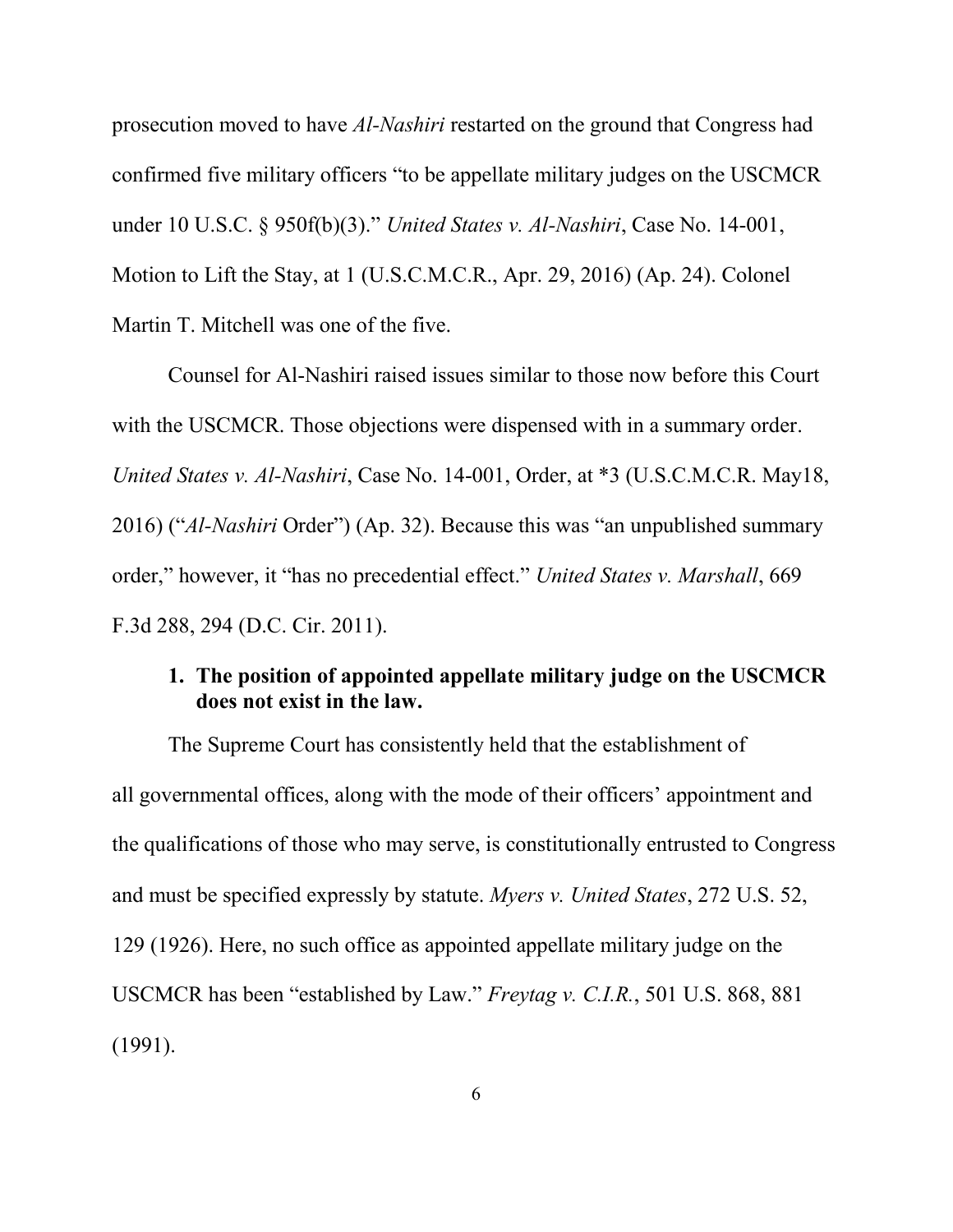Congress has specifically authorized the Secretary of the Department that houses the United States Coast Guard to appoint "civilian employees" of that department "as appellate military judges, available for assignment to the Coast Guard Court of Criminal Appeals." 14 U.S.C. § 153; *see also United States v. Ryder*, 44 M.J. 9, 11-12 (1996) (affirming Secretary's appointment of civilians under Appointments Clause solely because CGCCA judge is an inferior office). The narrowness of that lone exception proves the general rule. The United States Code does not otherwise authorize the "appointment" of military appellate judges or mention the position of "appointed appellate military judge"; instead, it requires their "assignment" or "detail." *See e.g.* 10 U.S.C. § 866 (assignment of appellate military judges to service Courts of Criminal Appeals). More specifically, no statute authorizes the "appointment" of an "appellate military judge" to the USCMCR.

Indeed, a Presidential appointment as an "appellate military judge" pursuant to §950f(b)(3) is irreconcilable with the statutory scheme governing the USCMCR. As the D.C. Circuit held subsequent to the USCMCR's summary order in the *Al-Nashiri* case, the "Secretary of Defense may *assign* appellate military judges from the military justice system to serve on the Court" pursuant to  $\frac{8950f(b)}{2}$ , or "the President, with the advice and consent of the Senate, may *appoint* civilians to serve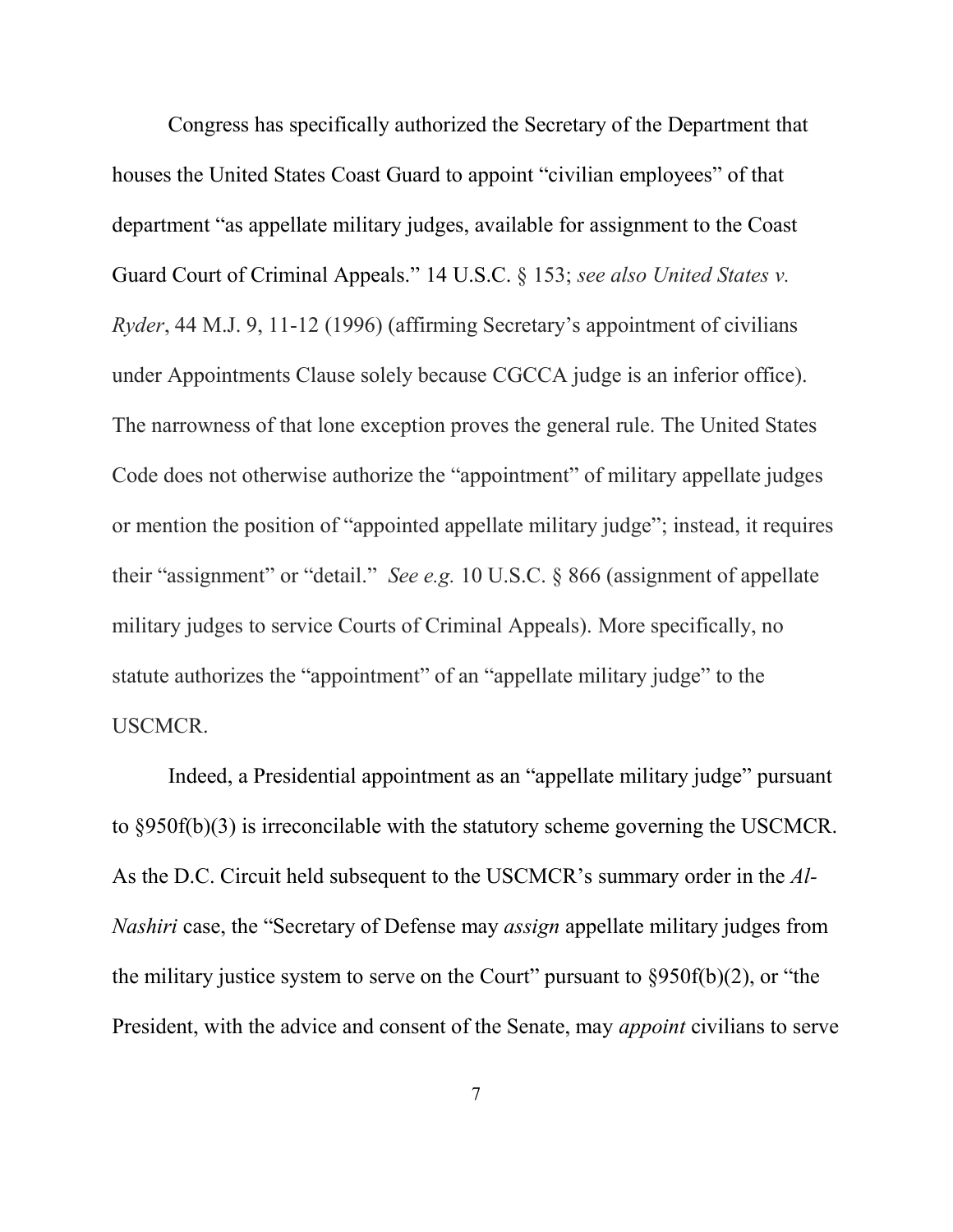as judges on the Court" pursuant to §950f(b)(3). *Khadr*, 823 F.3d at 96 (emphasis added). This assignment/appointment dichotomy reflects the longstanding distinction between the assignment of inferior officers, such as those on the Courts of Criminal Appeal, and the appointment of principal officers, such as the judges on this Court.

Furthermore, when Congress creates military positions that require a specific appointment, such as Chairman of the Joint Chiefs of Staff, the second appointment to that position is specifically provided for by statute. "Congress has not hesitated to expressly require the separate appointment of military officers to certain positions." *Weiss*, 520 U.S. 163, 171 (1994). Unlike §950f(b)(3), however, those statutes make clear that the appointment is open to military officers. *Id*. (collecting statutes requiring a second appointment to certain military offices). Similarly, those positions lack the good cause tenure protection that would render them principal offices, again unlike  $\S 950f(b)(3)$ . These differences "negate any permissible inference that Congress intended that military judges should receive a second appointment [on the USCMCR], but in a fit of absentmindedness forgot to say so." *Id*. at 172.

Congress has established separate procedures for how military officers and civilians may serve on the USCMCR – assigning the former, appointing the later.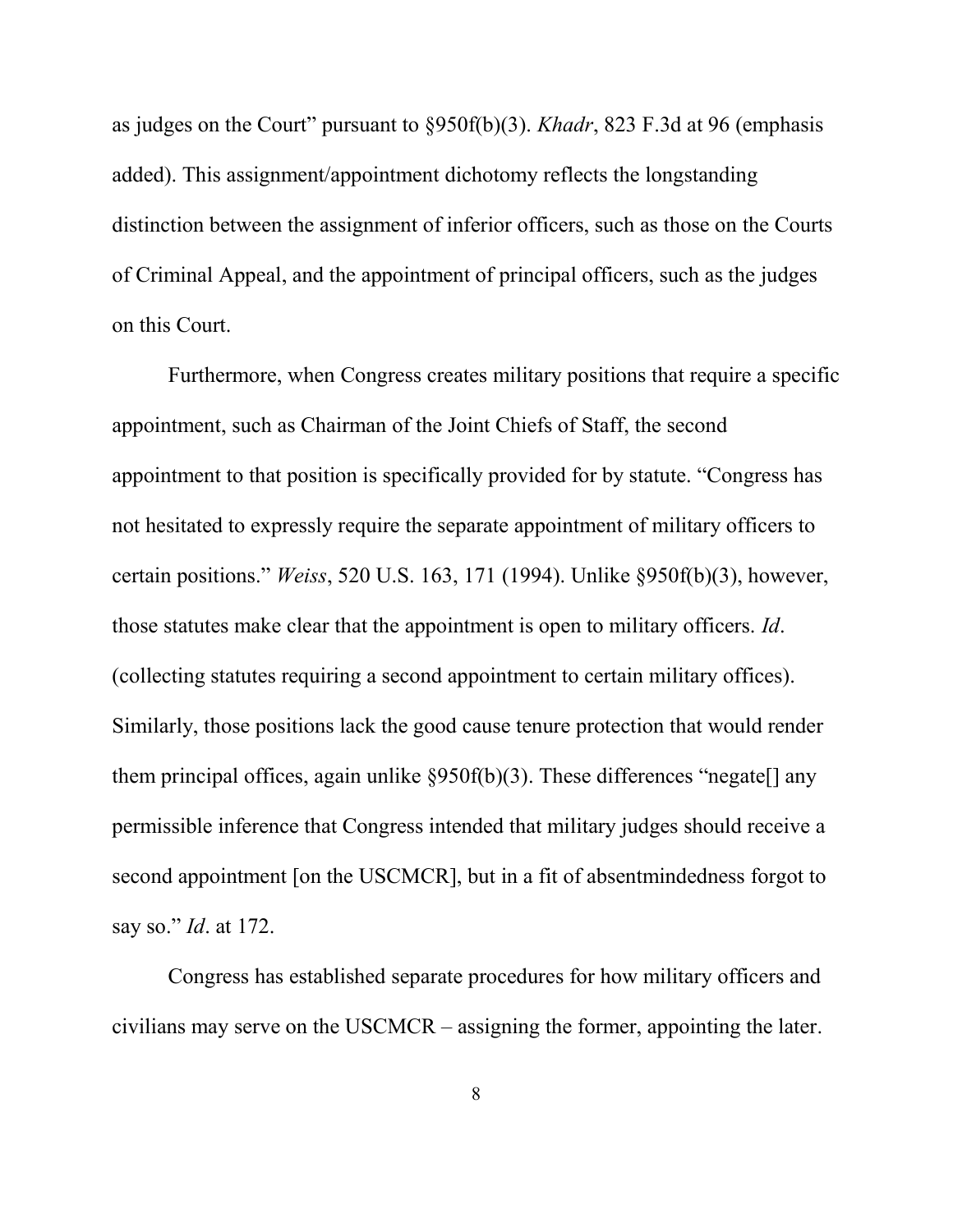It did not authorize the two provisions to be haphazardly muddled together to create the position of "appointed" "appellate military judge" as a matter of government convenience.<sup>3</sup>

### **2. Section 973(b) of Title 10 bars military officers from holding an appointment to the USCMCR.**

The appointment of a commissioned officer to the principal office of USCMCR Judge pursuant to  $\S 950f(b)(3)$  is statutorily barred by 10 U.S.C. § 973(b). Section 973(b) is a longstanding feature of military law that explicitly forbids dual office holding by military officers, including any "civil office … that requires an appointment by the President by and with the advice and consent of the Senate." *Id*. This is "a statutory expression of the incompatibility inherent in the

 $3$  The results of that muddling are apparent in a recent USCMCR proceeding. At some point while the *Al-Nashiri* USCMCR appeals were stayed to allow the government to seek his appointment to the USCMCR following the D.C. Circuit's opinion, Judge Donald King, USN, "voluntarily requested release from the U.S. Court of Military Commission Review (USCMCR) because he was seeking a new assignment." *Al-Nashiri v. United States*, Case No. 16-001, Order, (U.S.C.M.C.R. August 23, 2016), at 2(Ap. 38). Despite not being subject to the direction or supervision of any other Executive Branch actor, Judge King was required to seek approval from the Department of Defense General Counsel, via the service Judge Advocate General. *Id.* The General Counsel eventually allowed Judge King to depart the USCMCR, and even claimed the ability to make that departure retroactive. *Id.* Thus, even as the government claimed Judge King was an "appointed" judge it continued to treat him as if his position on the USCMCR was merely an assignment.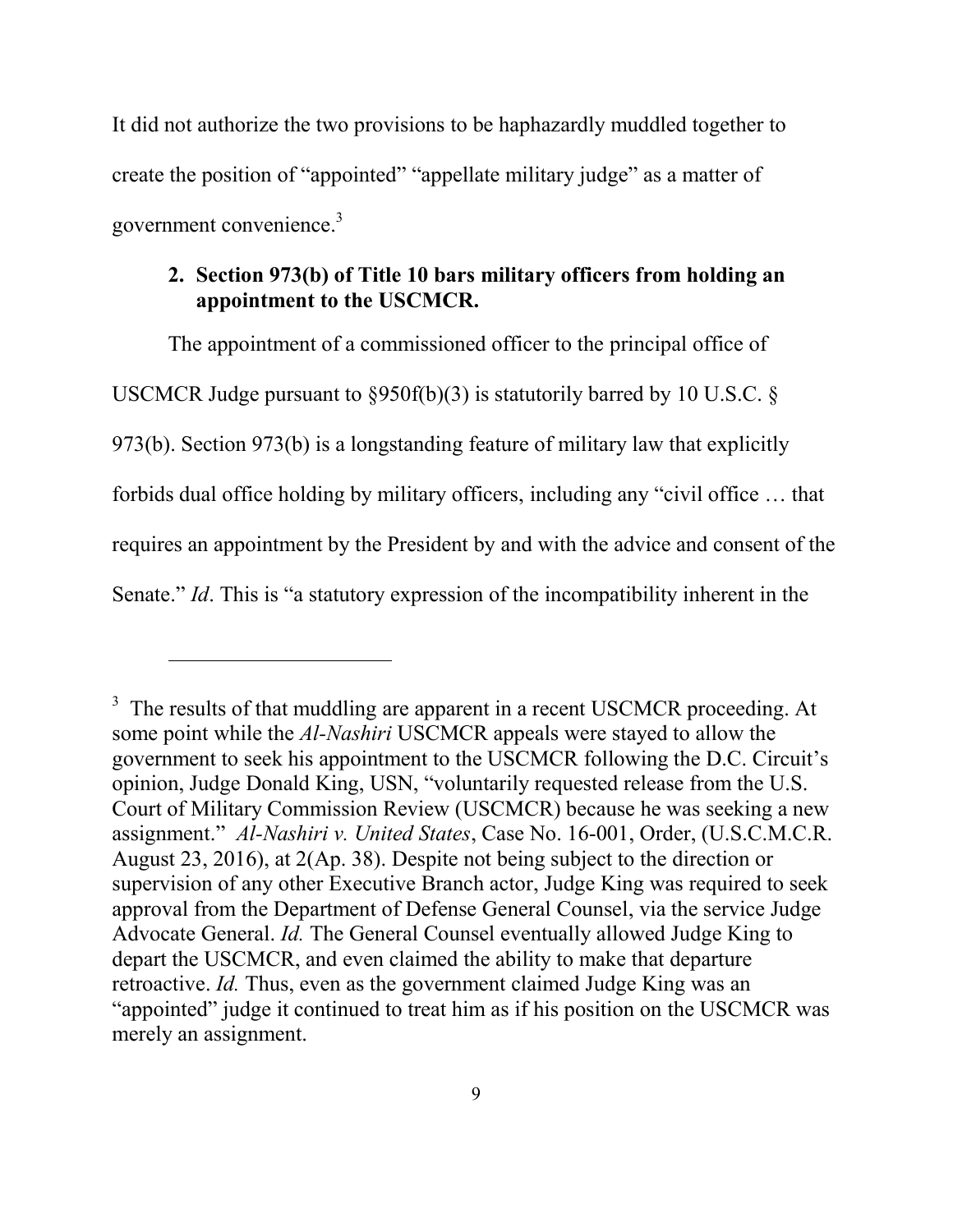holding of a civil office – state or federal – by an army officer on the active list." Public Health Service Officers – Extent of Assimilation with Army Officers, 20 Comp. Gen. 885, 888 (1941); 1941 U.S. Comp. Gen. LEXIS 170.

When enacted in 1870, the statute did not define "civil office," but instead relied on its meaning in the common law, which encompassed any federal officer who served during good behavior. Following Joseph Story's analysis of the term at common law, the statute was understood to cover the "most important civil officers," including those "connected with the administration of justice [and] the collection of the revenue." Joseph Story, 3 Commentaries on the Constitution § 1530 (1833).

The phrase "civil office" was understood by way of "contrast to the term 'military office.' An 'officer of the Army,' holding, as he does, the latter, is to be inhibited from holding also the former. The two are antithetical; their duties are, if not inconsistent, at any rate, widely different, and there is to be no point where they include or overlap each other." Acceptance of Office in National Guard of a State by Officer on Active List of the Regular Army, 29 U.S. Op. Att'y Gen. 298, 299 (1912); 1912 U.S. AG LEXIS 63. The distinguishing elements that define a military office are familiar: "Rank, title, pay, and retirement are the indicia of military, not civil, office." *Smith v. United States*, 26 Ct.Cl. 143, 147 (Ct.Cl. 1891).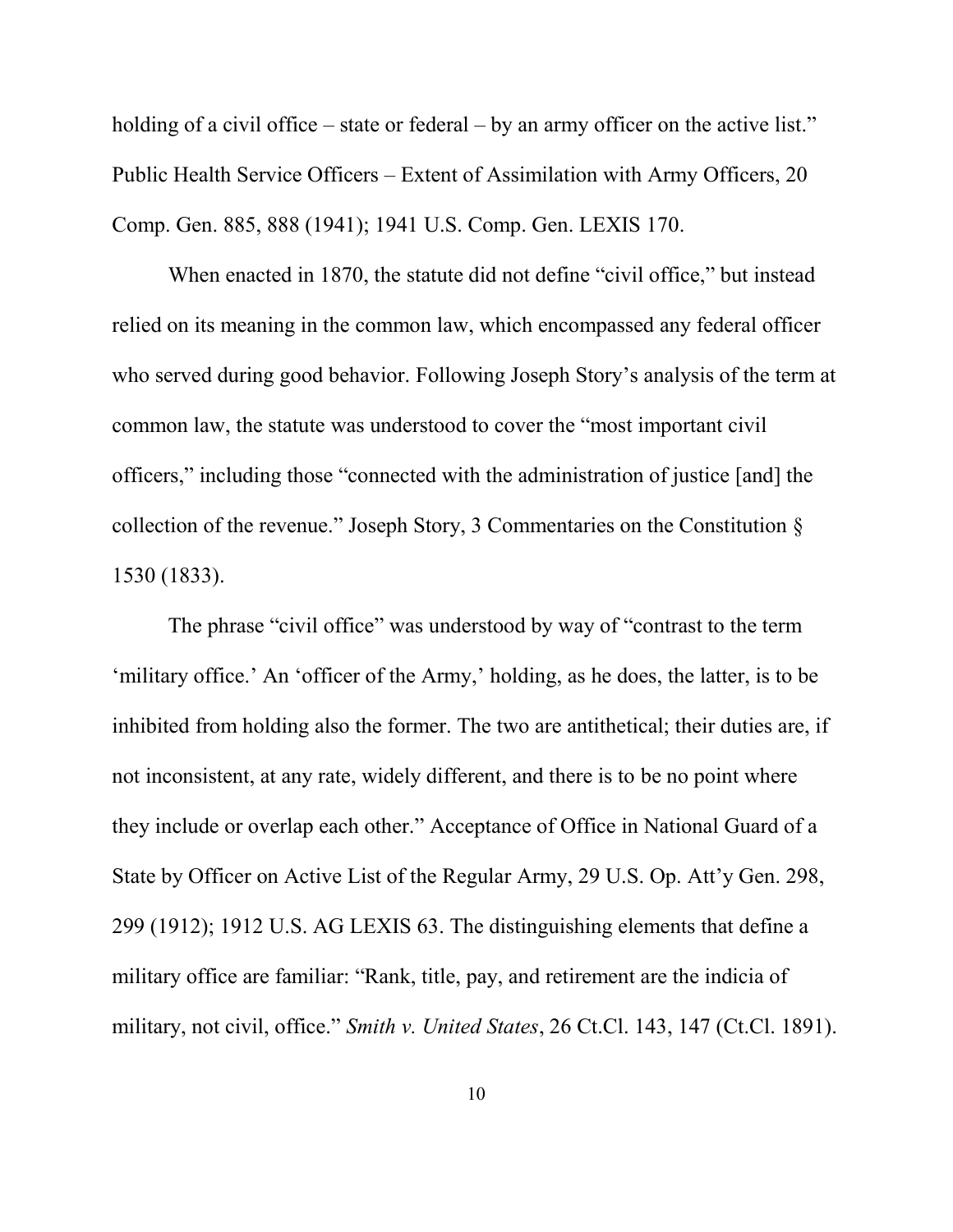Accordingly, if a government position does not *require* a commission in the uniformed service (i.e., if it can be held by a civilian), then it is a civil office. *Winchell v. United States*, 28 Ct.Cl. 30, 35 (Ct.Cl. 1892).

In its summary order, the USCMCR disregarded the relevance of §973 on the ground that the role of a USCMCR judge is a "military function." *Al-Nashiri* Order at \*3(Ap. 32). But the nature of the officeholder's duties is irrelevant to the question of whether an office is civil or military. Army Officer Accepting Temporary Civilian Employment, 25 Comp. Gen. 377, 381 (1945); 1945 U.S. Comp. Gen. LEXIS 251 ("The statute makes the two positions incompatible as a matter of law, without qualification and without regard to any showing of compatibility in fact by reason of leave of absence, or otherwise, with respect to a particular officer and a particular position."). For example, the Supreme Court concluded that the Secretary of War held a "civil office," despite its military functions and place within the chain-of-command, because the Secretary "is a civil officer with civil duties to perform, as much so as the head of any other of the executive departments." *United States v. Burns*, 79 U.S. 246, 252 (1870). Similarly, the Attorney General opined that General William Tecumseh Sherman could not even temporarily serve as acting Secretary of War "because it is a civil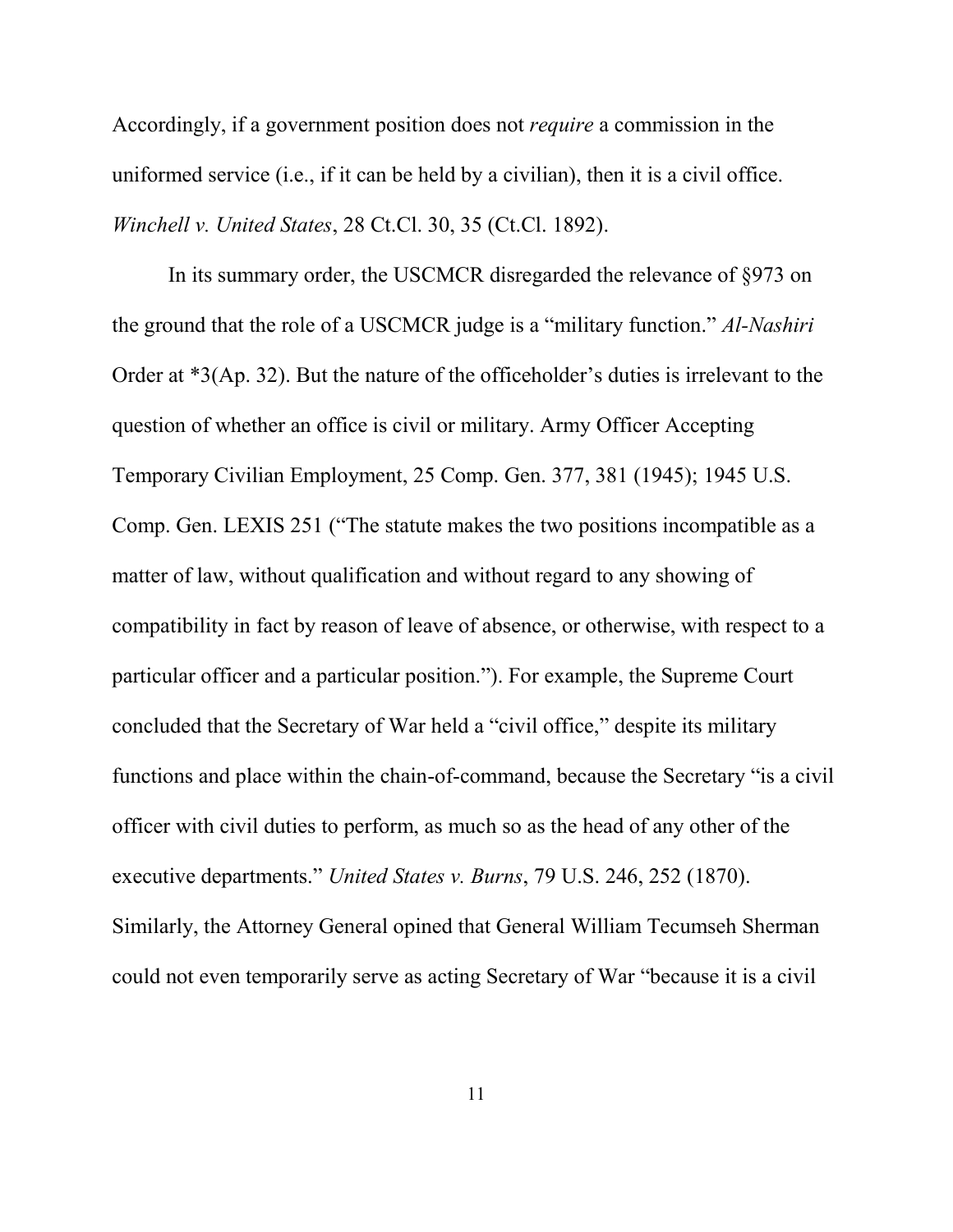office." Acting Secretary of War, 14 U.S. Op. Att'y Gen. 200 (1873); 1873 U.S. AG LEXIS 48.

 Instead, when Congress creates exceptions to §973 that make both military officers and civilians eligible for the same office, such as the Director of the CIA, it expressly provides for that special case. 10 U.S.C. § 528(e); *see also* Memorandum for the General Counsel, General Services Administration, from John M. Harmon, Assistant Attorney General, Office of Legal Counsel, 3 Op. OLC. 148, 150 (1979); 1979 OLC LEXIS 24 ("Where Congress wishes to permit a military officer to occupy a civilian position on an acting basis without forfeiting his commission, it has done so explicitly."); Dwan V. Kerig, *Compatibility of Military and Other Public Employment*, 1 Mil. L. Rev. 21, 85 (1958) (collecting offices for which military officers are statutorily eligible for dual appointments).

To the extent there was any ambiguity over what dual office holding §973 prohibited, Congress removed all doubt in 1983. Department of Defense Authorization Act of 1984, 97 Stat 614, § 1002 (1983) (Ap. 47). One of Congress' principal concerns in amending §973 was that "the term 'civil office' presently used in section 973(b) is not clearly defined in that statute." S. Rep. 98-174, p 232 (1983) (Ap. 11). In response to an interpretation of "civil office" that foreclosed what had been an accepted practice, Congress allowed military officers to be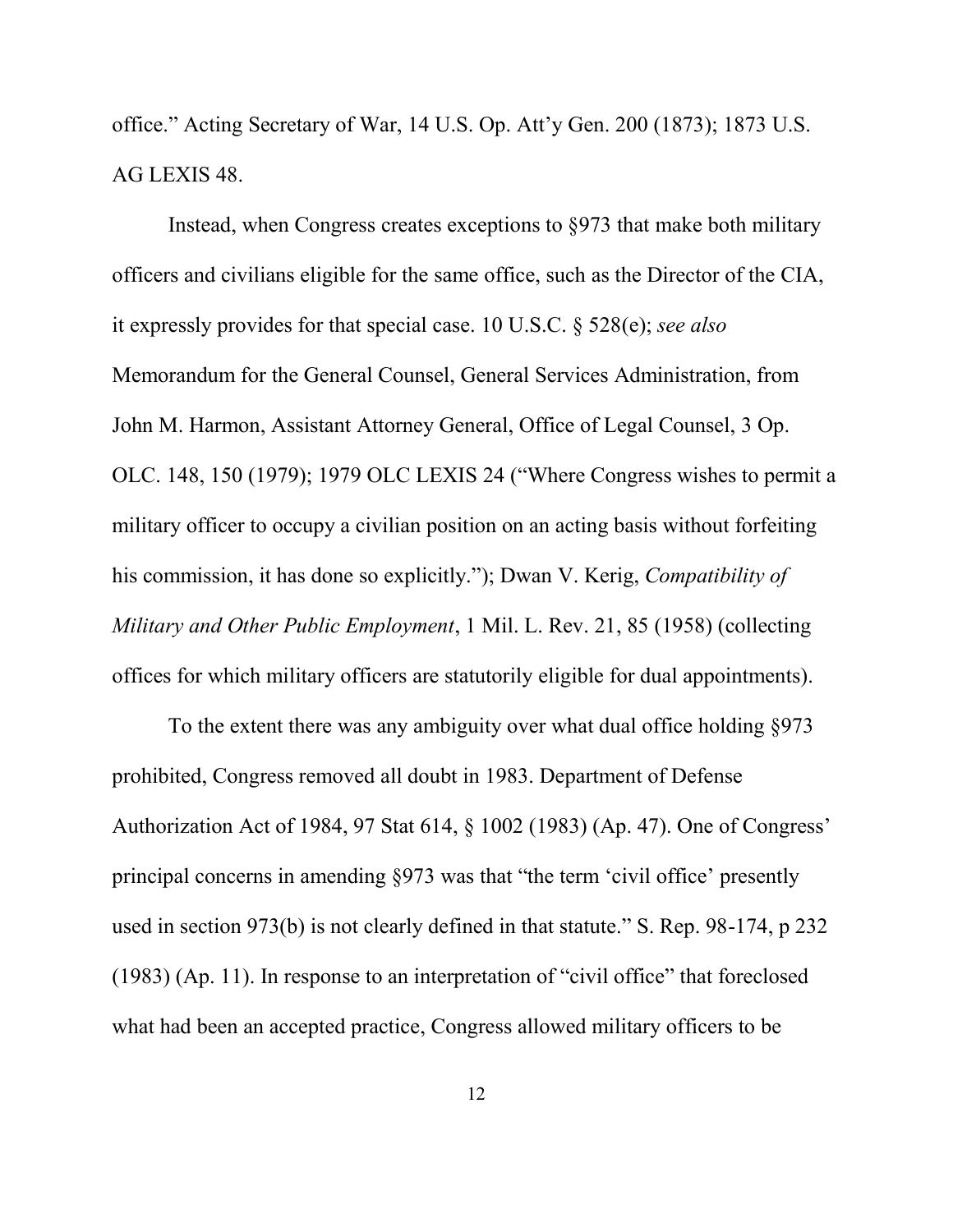"assigned" to certain civil offices as part of their military duties in §973(a), but preserved §973(b)'s basic purpose to "prohibit [active duty] officers from *holding* any elective office in the federal government, any federal office requiring appointment by the President with the advice and consent of the Senate, and any position in the executive schedule." *Id*. at 233 (emphasis added).<sup>4</sup>

The position of USCMCR judge under §950f(b)(3) is unambiguously and exclusively a civil office. *Khadr*, 823 F.3d at 96 (holding that it is the means by which the President "appoint[s] civilians to serve as judges on the Court."). It lacks any provision for "rank, title, pay, and retirement." It is a principal office on an Article I court, solely concerned with the "administration of justice," that has all three elements of a "civil office" at common law. It is a federal office that requires Presidential appointment and Senate confirmation. And it is an office to which civilians can and have been appointed. Hence, §973(b) categorically prohibits the

<sup>&</sup>lt;sup>4</sup> The Office of Legal Counsel had determined that the assignment of Judge Advocates to serve as Special Assistant U.S. Attorneys ran afoul of §973. S. Rep. 98-174, p. 233 (1983) (Ap. 11). Accordingly, Congress amended §973(b) "to permit the continuation of this practice of utilizing military attorneys as Special Assistant United States Attorneys. … This provision does not sanction or endorse any use of military attorneys beyond that permitted under that interpretation." *Id.*; *see also* 10 U.S.C. § 806(d)(1) ("A judge advocate who is *assigned* or *detailed* to perform the functions of a civil office in the Government of the United States under section  $973(b)(2)(B)$  of this title may perform such duties as may be requested by the agency concerned") (emphasis added).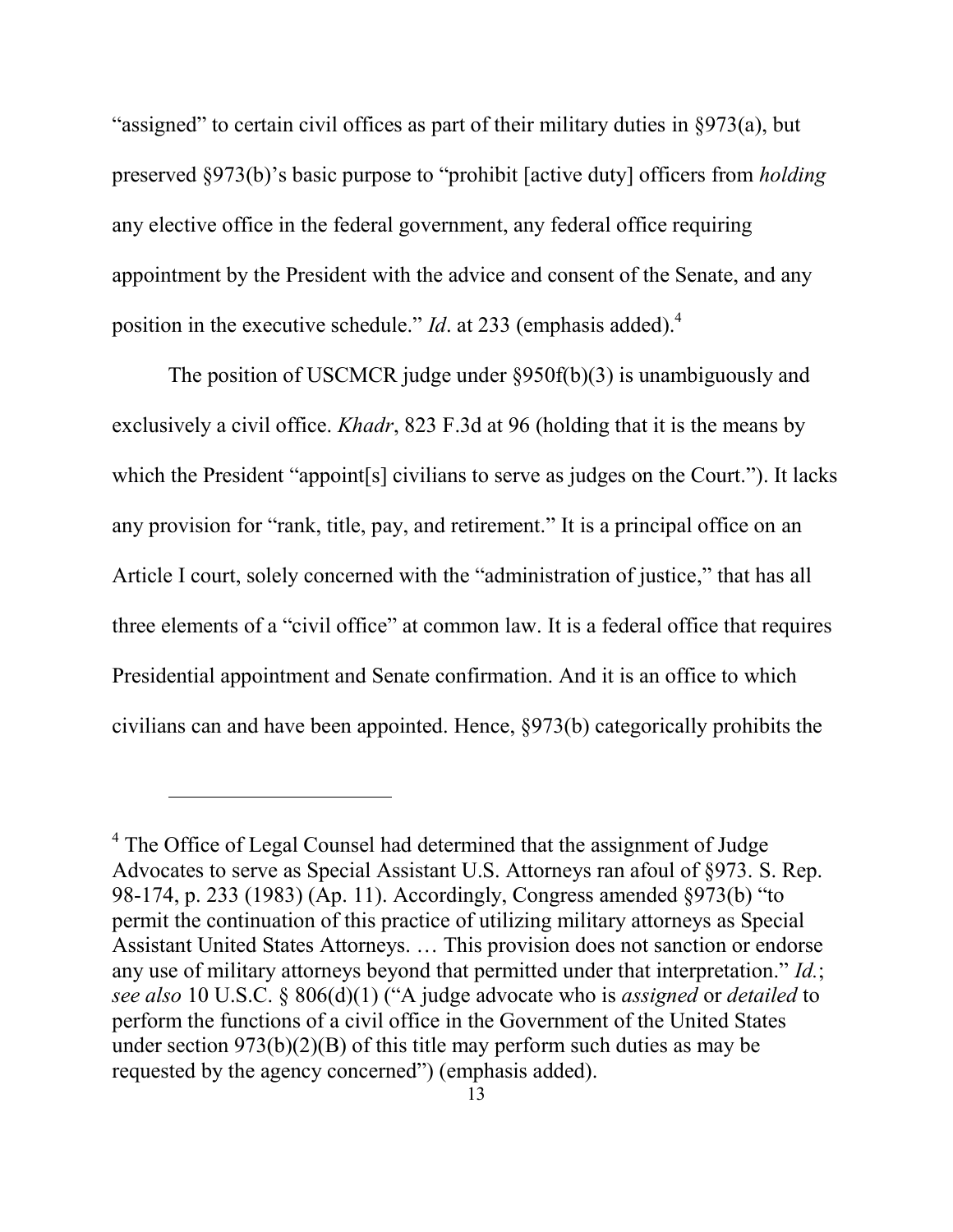"appointment" of any military officer to the office of USCMCR judge under  $§950f(b)(3)$ .

#### **3. Service by a military officer as an appointed judge on USCMCR would violate the Commander-in-Chief Clause.**

Accepting an appointment as a federal appellate judge on an independent Article I court of record is constitutionally incompatible with the status of a serving commissioned officer. Judges appointed to the USCMCR under §950f(b)(3) cannot be reassigned or otherwise removed from the USCMCR for any reason other than good cause. This level of tenure protection, only slightly below the "good Behaviour" tenure of an Article III judge, is irreconcilable with the President's constitutional authority as Commander-in-Chief.

The Constitution declares that the President "shall be Commander in Chief of the Army and Navy of the United States." U.S. Const., art. II, § 2, cl. 1. This clause "vest[s] in the President the supreme command over all the military forces." *United States v. Sweeny*, 157 U.S. 281, 284 (1895). By necessity this includes the power to instruct every member of the armed forces what to do and when. *Fleming v. Page*, 9 How. 603, 615 (1850) ("As commander in chief, [the President] is authorized to direct the movements of the naval and military forces placed by law at his command, and to employ them in the manner he may deem most effectual[.]"). This applies with equal weight to officers serving in professional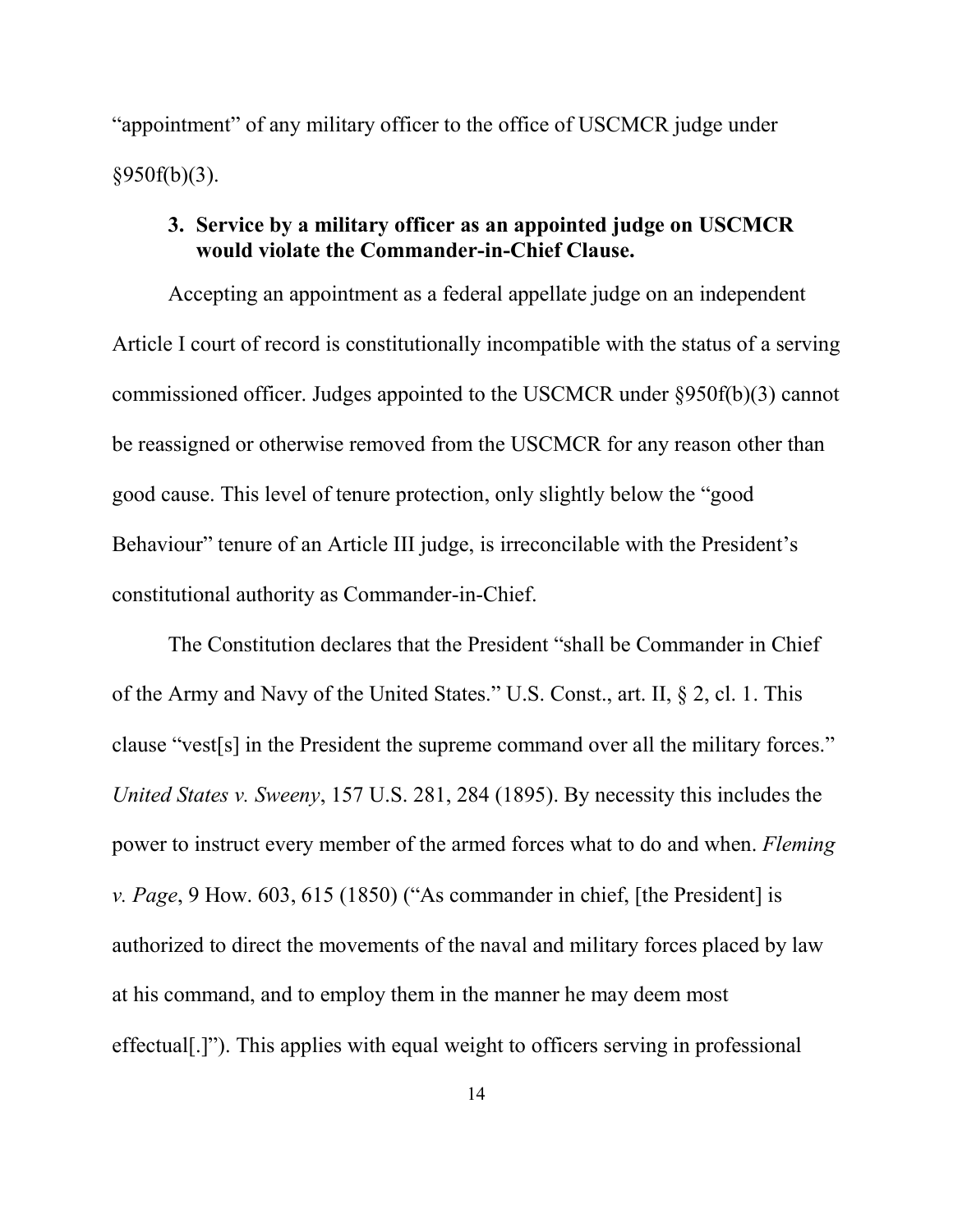capacities. *Brown v. Glines*, 444 U.S. 348, 357 n.14 (1980) ("[M]embers of the Armed Services, wherever they are assigned, may be transferred to combat duty or called to deal with civil disorder or natural disaster.").

There simply is no such thing as "independence" from the chain-ofcommand for commissioned military officers. *Martin v. Mott*, 12 Wheat. 19, 30-31  $(1827)$ .<sup>5</sup> This traditional understanding of the President's constitutional authority over the military goes back to the Founding and has never been seriously questioned.<sup>6</sup> Indeed, even skeptics of presidential power concede that it would be

<sup>5</sup> *See also El-Shifa Pharm. Indus. Co. v. United States*, 607 F.3d 836, 858-59 (D.C. Cir. 2010) (Kavanaugh, J., concurring) ("In the national security realm … courts have generally accepted that the President possesses exclusive, preclusive power under the Commander-in-Chief Clause … to command troop movements during a congressionally authorized war."); Memorial of Captain Meigs, 9 U.S. Op. Att'y Gen. 462, 468 (1860); 1860 U.S. AG LEXIS 23 ("As commander-in-chief of the army it is [the President's] right to decide according to [his] own judgment what officer shall perform any particular duty … Congress could not, if it would, take away from the President, or in anywise diminish the authority conferred upon him by the Constitution."); Disbursements by Quartermasters to Militia, 2 U.S. Op. Att'y Gen. 711, 712 (1835); 1835 U.S. AG LEXIS 12 ("The President, as Commander in Chief, … may lawfully require any officer of the United States to perform the appropriate duties of his station in the militia when in the service of the United States whenever the public interest shall so require.").

<sup>&</sup>lt;sup>6</sup> In the pre-ratification period, Congress exercised the commander-in-chief power. The Second Continental Congress appointed George Washington to be "General and Commander in chief of the army of the United Colonies." 2 J. Cont. Cong. 96 (1775) (Ap. 40). This delegation authorized him to "require all Officers and Soldiers, under [his] command, to be obedient to [his] orders, and diligent in the exercise of their several duties," subject to "such orders and directions" as he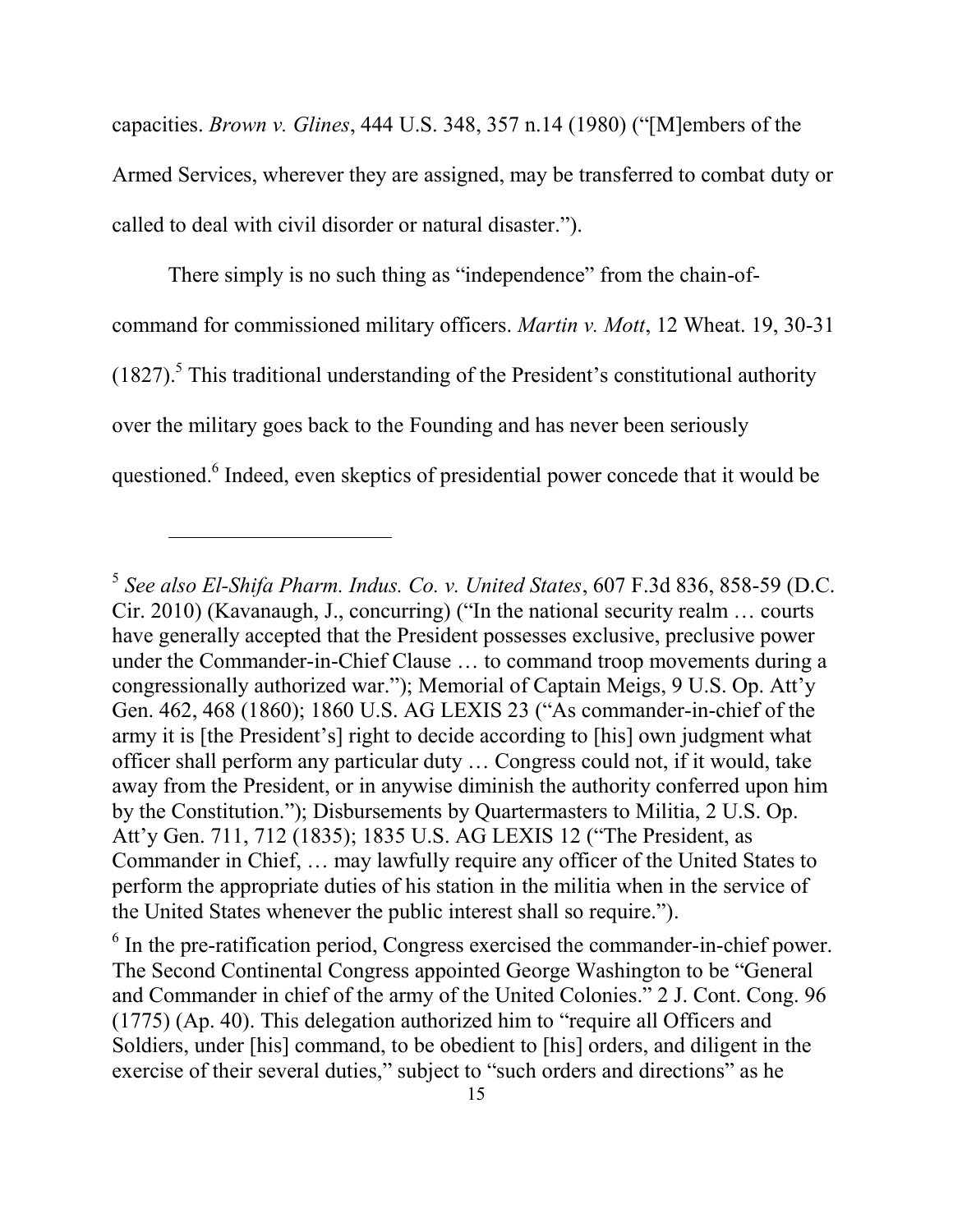unconstitutional to "insulate [a military] officer from presidential direction or removal." David Barron & Martin Lederman, *The Commander-in-Chief at Its Lowest Ebb: A Constitutional History*, 121 Harv. L. Rev. 941, 1103-04 (2008).

To the contrary, service members must follow – on pain of death in wartime – every order that is not manifestly criminal, regardless of whether their superior had good reasons, bad reasons, or no reason at all for issuing it. 10 U.S.C. § 890(2). And the basic premise of the military establishment's constitutional design is presidential direction and supervision of that chain-of-command. *United States v. Ezell*, 6 M.J. 307, 316 (C.M.A. 1979) ("[A]s Commander in Chief of the Armed Services under Article II of the Constitution, the President has powers … to deploy troops and assign duties as he deems necessary.").

Even if Congress had contemplated the "appointment" of military officers to the principal office of USCMCR Judge – which is clearly inconsistent with the scheme of 10 U.S.C. § 950f – the good cause tenure that accompanies such an appointment would be an unconstitutional encroachment on the President's ability to direct and supervise the duties of those in the chain-of-command. *Zivotofsky ex* 

might "receive from this, or a future, Congress." *Id*. The Articles of Confederation also reserved to Congress the power of "appointing all officers" in the land and naval forces and "directing their operations." Art. of Conf., Art. IX. The Framers made a considered decision to give these powers to the President.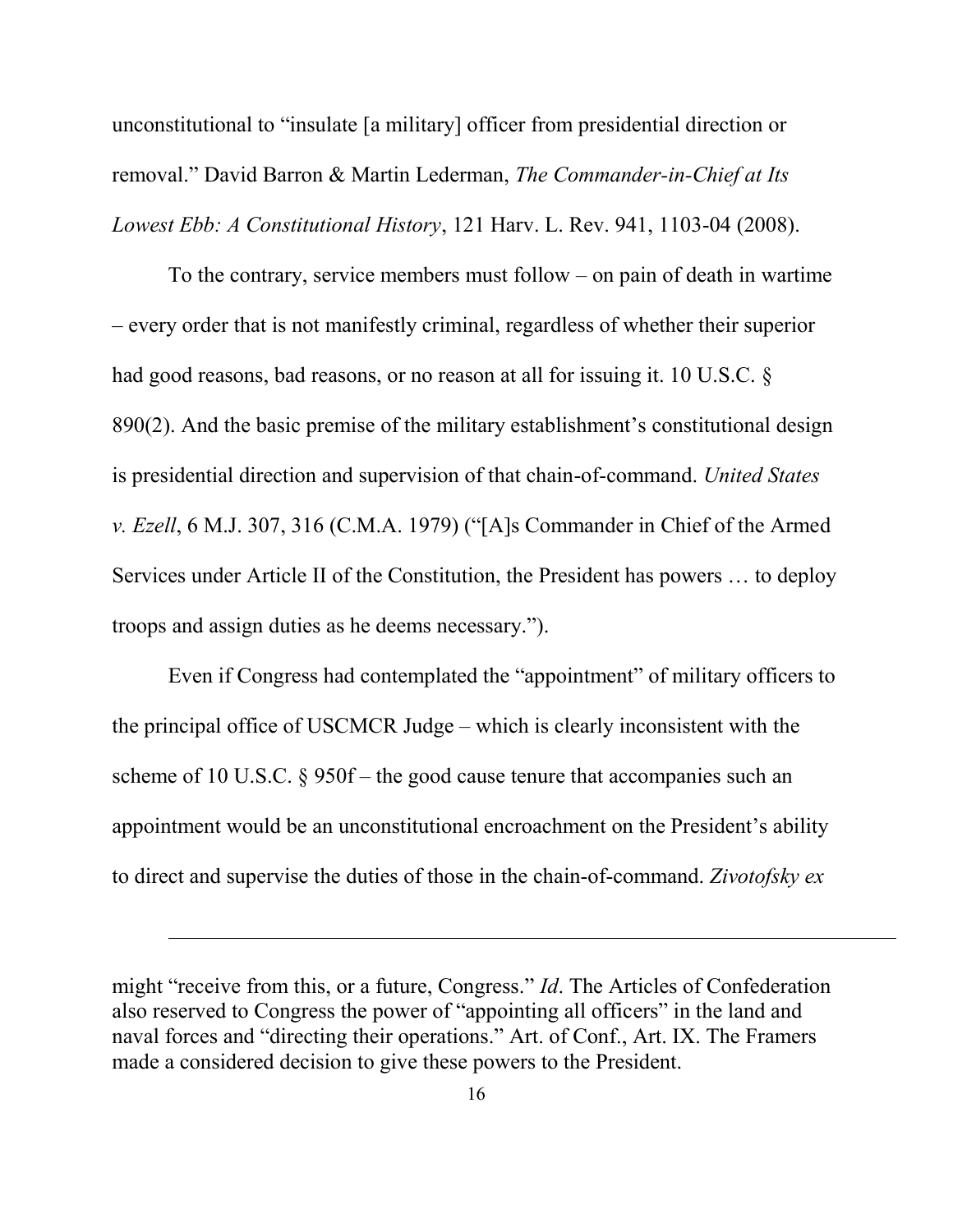*rel. Zivotofsky v. Kerry*, 135 S.Ct. 2076, 2095 (2015) ("[W]hen a Presidential power is 'exclusive,' it 'disabl[es] the Congress from acting upon the subject.'") (citation omitted); Relation of the President to the Executive Departments, 7 U.S. Op. Att'y Gen. 453, 464 (1955); 1855 U.S. AG LEXIS 35 ("No act of Congress … can … authorize or create any military officer not subordinate to the President.").

Unsurprisingly, there is no precedent for military officers simultaneously serving as principal officers with the attendant tenure protections from the chainof-command. *Orloff v. Willoughby*, 345 U.S. 83, 94 (1953) (failing to find a single "case where this Court has assumed to revise duty orders as to one lawfully in the service."). Indeed, it is probably no coincidence that 10 U.S.C. § 973(b), discussed above, has long been a bar to military members' simultaneous holding of civil offices that would bar their reassignment by their military chain of command.

- **C. A military officer's appointment to the USCMCR under 10 U.S.C. § 950f(b)(3) either (1) automatically strips them of their commission, rendering them a civilian, or (2) is** *ab initio* **void, leaving them at their prior rank and grade.** 
	- **1. A military officer's appointment to the USCMCR automatically resigns their commission.**

Under the common law of incompatibility, the acceptance of an appointment

to a second office constituted a vacatur of the first office by operation of law.

*Lopez v. Martorell*, 59 F.2d 176, 178 (1st Cir. 1932) ("At that time both under the

common law and the civil law, and without regard to statute, an office holder was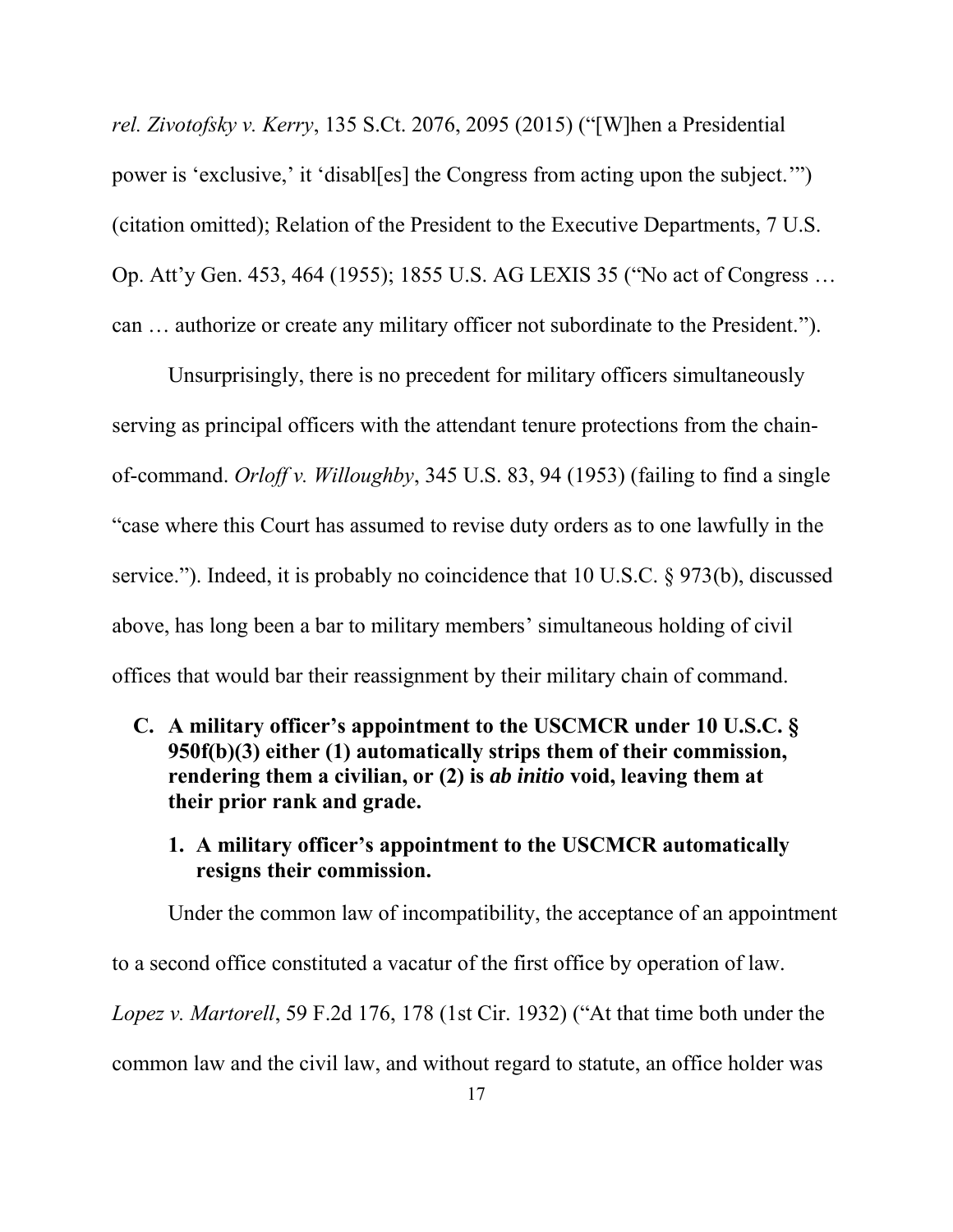not ineligible to appointment or election to another incompatible office, but acceptance of the latter vacated the former."). Traditionally, this common law rule was the exclusive remedy for a violation of §973(b). Automatic removal was inflexibly mandated by §973(b) until 1983 and remains the default means of preventing dual office holding. DoD SOCO, Advisory Number 02-21, *What Constitutes Holding a "Civil Office" by Military Personnel* (Dec. 16, 2002) (Ap. 14) ("as a general rule, [§973] requires retirement or discharge for members elected or appointed to a prohibited civil office.").

Assuming that military officers have, in fact, been appointed to the principal office of USCMCR judge under §950f(b)(3), then those officers resigned their commissions, effective on the date their appointments to the USCMCR were finalized.

#### **2. Alternatively, a military officer's appointment to the USCMCR is** *ab initio* **void.**

While automatic resignation of a military officer's commission remains the default rule, acceptance of a second appointment to the USCMCR can alternatively be deemed *ab initio* void. This result is contemplated both by equitable considerations and the current statutory scheme implemented by §973.

In the mid-20th century, §973 was criticized on the ground that "its penalty (automatic termination of an officer's appointment) [was] excessive and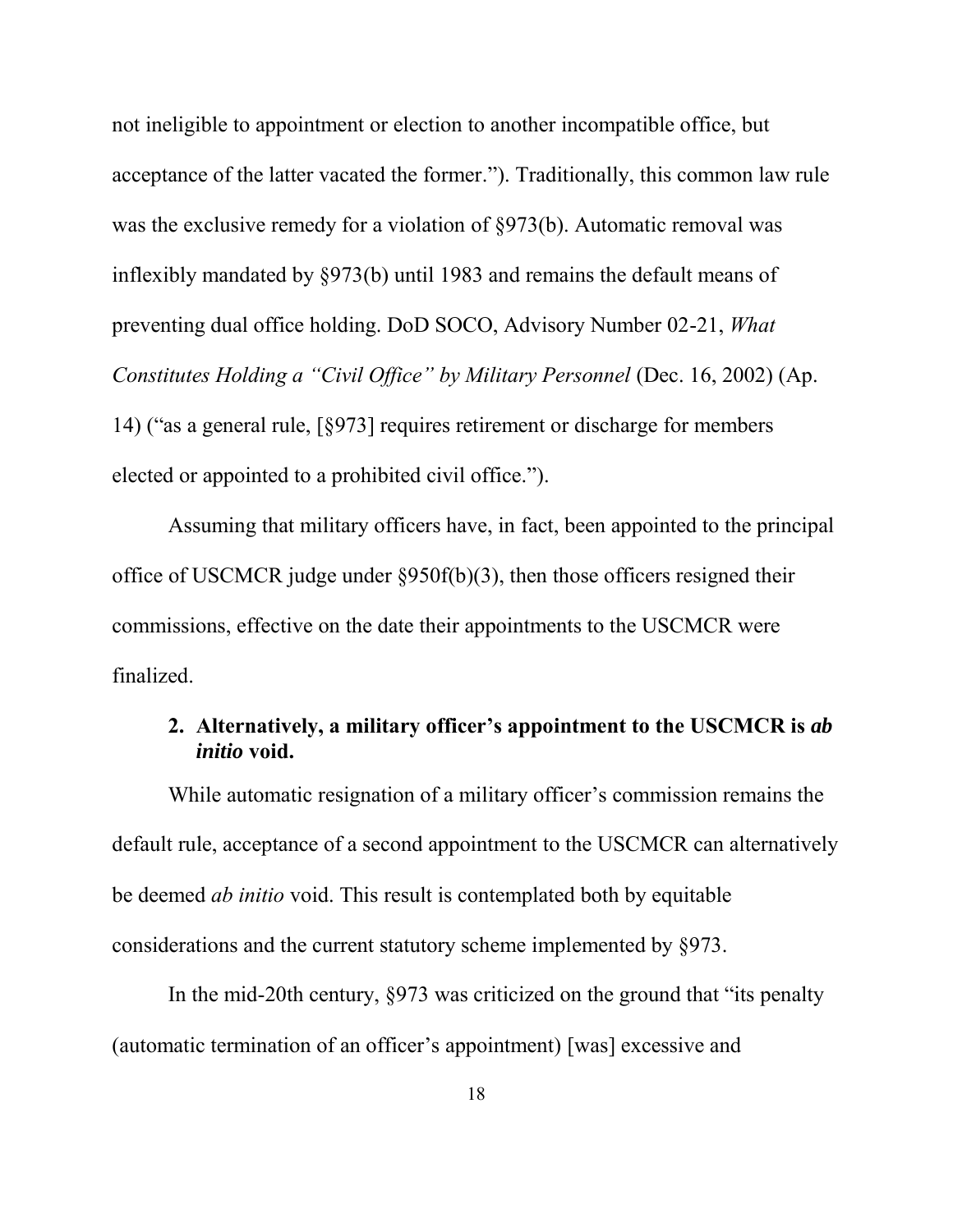unnecessarily rigid." John H. Stassen, *The Civil Office Prohibition (10 U.S.C. § 973(b): Applicability to Office of Notary Public*, 26 JAG J. 268, 278 (1972). Cognizant of these concerns, Congress struck the automatic removal language from §973 on the understanding that the statute's purposes could be equally well served by rendering any second appointment void. Congress therefore gave the Department of Defense the power to enforce §973's prohibitions *ex ante* through regulation.

Departmental regulations now prevent violations of §973 with extensive procedural safeguards, including the requirement that military officers nominated for any Presidential appointment obtain the express and personal pre-approval of the relevant service Secretary. Political Activities by Members of the Armed Forces, DoDD 1344.10 § 4.2.2.4 (2008) (Ap. 47) ("The member must understand that if the Secretary concerned does not grant permission, then the member must immediately decline the nomination or withdraw as a candidate."). Nothing in the record indicates that any of the five officers appointed to the USCMCR complied with DoDD 1344.10. Consequently, this Court may conclude that these officers'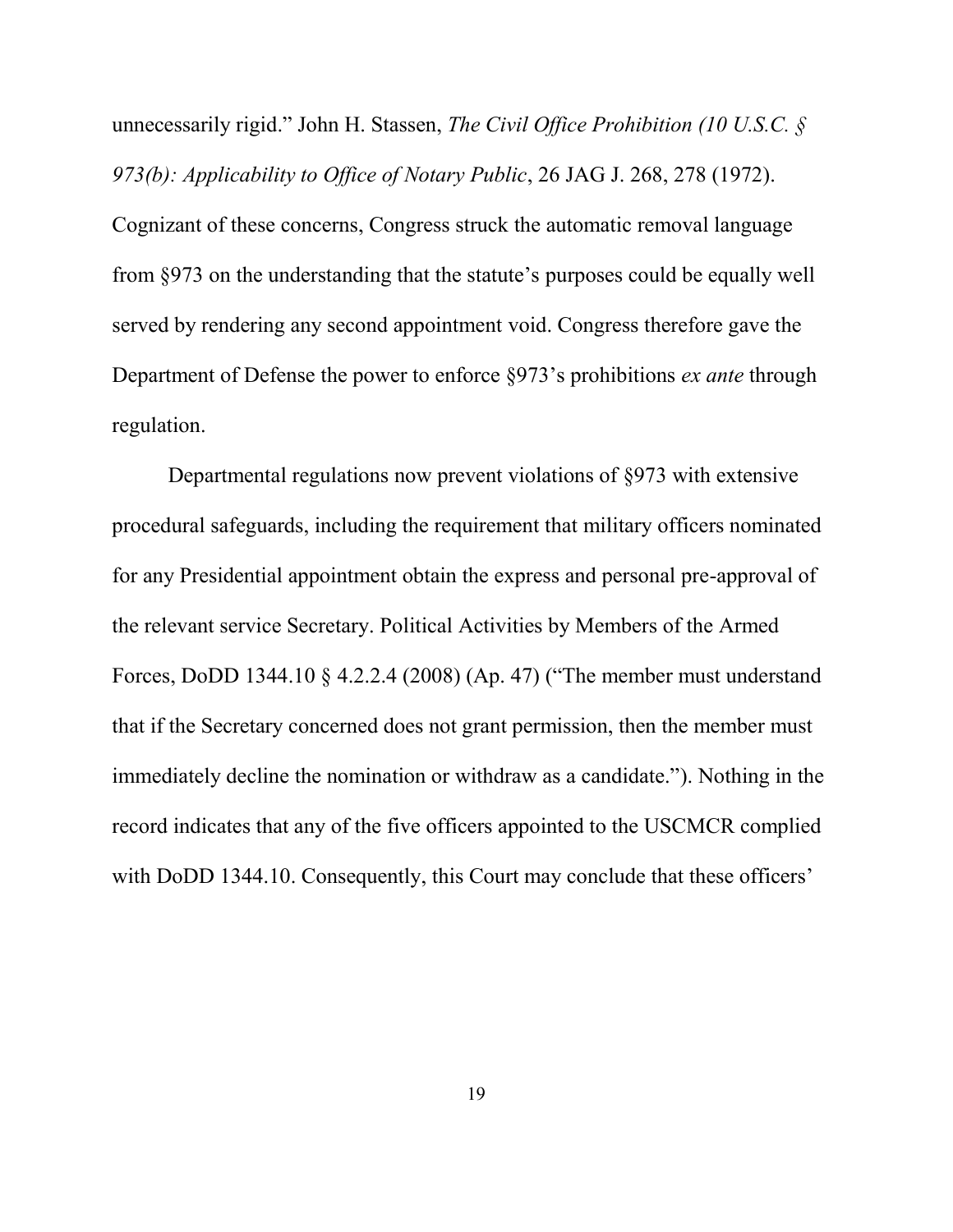appointments to the USCMCR were *ab initio* void, thereby returning them to the status quo *ante*. 7

#### **CONCLUSION**

The USCMCR is an Article I court of record whose judges are principal officers. The only question here is what effect should be given to the appointment of five military officers to be USCMCR judges pursuant to §950f(b)(3). If these appointments are construed to have validly elevated the individuals to the position of USCMCR Judge, then they automatically resigned their military commissions by operation of law and ceased to be eligible to perform military duties. Alternatively, if the appointments are construed as *ab initio* void, then they

 $7$  This result is arguably bolstered by ambiguity in the Congressional Record relating to the nature of these officers' appointments. The nomination papers submitted by the President refer to their service as "appellate military judges" and cite to §950f(b)(3), which is the only statutory basis for any Presidential appointment to the USCMCR. *Eg.* 162 Cong. Rec. S1474 (daily ed., Mar. 14, 2016) (Ap. 43) (nomination of Martin T. Mitchell). According to the Congressional Record, however, the Senate confirmed the five officers not to the position of USCMCR judge, but to their existing ranks as part of an *en masse* confirmation of routine military appointments. *Eg.* 162 Cong. Rec. S2599-2600 (daily ed., Apr. 28, 2016) (Ap. 45) (confirmation of Martin T. Mitchell). This is by way of contrast to both Judges Pollard and Silliman's explicit confirmations "to be a judge of the [USCMCR]." 158 Cong. Rec. S4425 (daily ed., June 21, 2012) (Ap. 42). It also contrasts, for example, with General Michael Hayden's confirmation as Director of the CIA in his then-current rank. 152 Cong. Rec. S5318 (daily ed., May 26, 2006) (Ap. 41).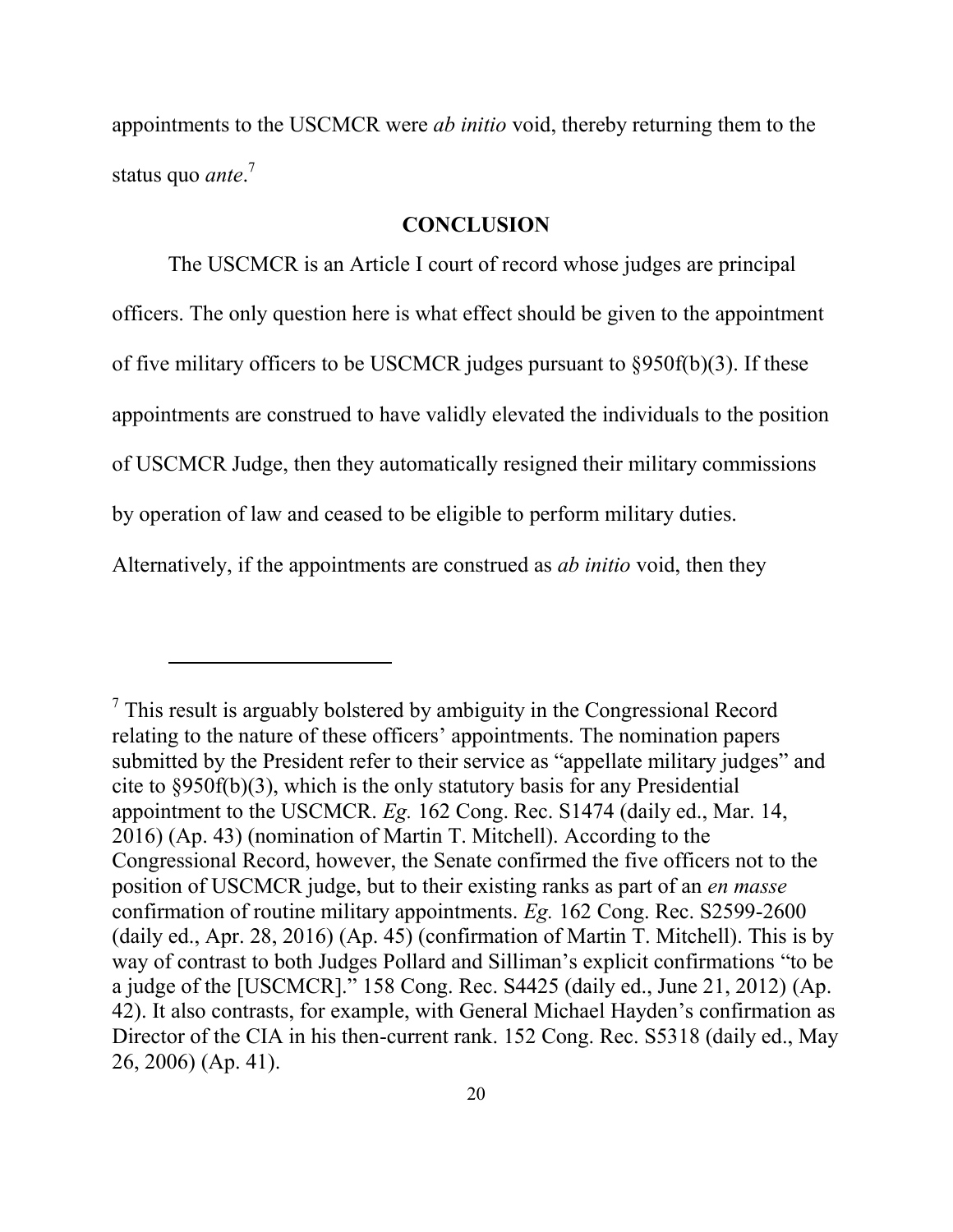continued in their same rank and grade and remained eligible to perform their assigned military duties.

Dated: 27 September 2016 Respectfully submitted,

 John G. Baker, BGen, USMC Chief Defense Counsel USCAAF Bar No. 36907

Brent G. Filbert, CAPT, JAGC, USN Deputy Chief Defense Counsel USCAAF Bar No. 29182

/s/ Philip Sundel Philip Sundel Head, Appellate Section USCAAF Bar No. 28920

Military Commissions Defense Organization 1620 Defense Pentagon Washington, D.C. 20301 Tel: (571) 256-9700 Email: philip.sundel@osd.mil

Counsel for *Amicus Curiae*